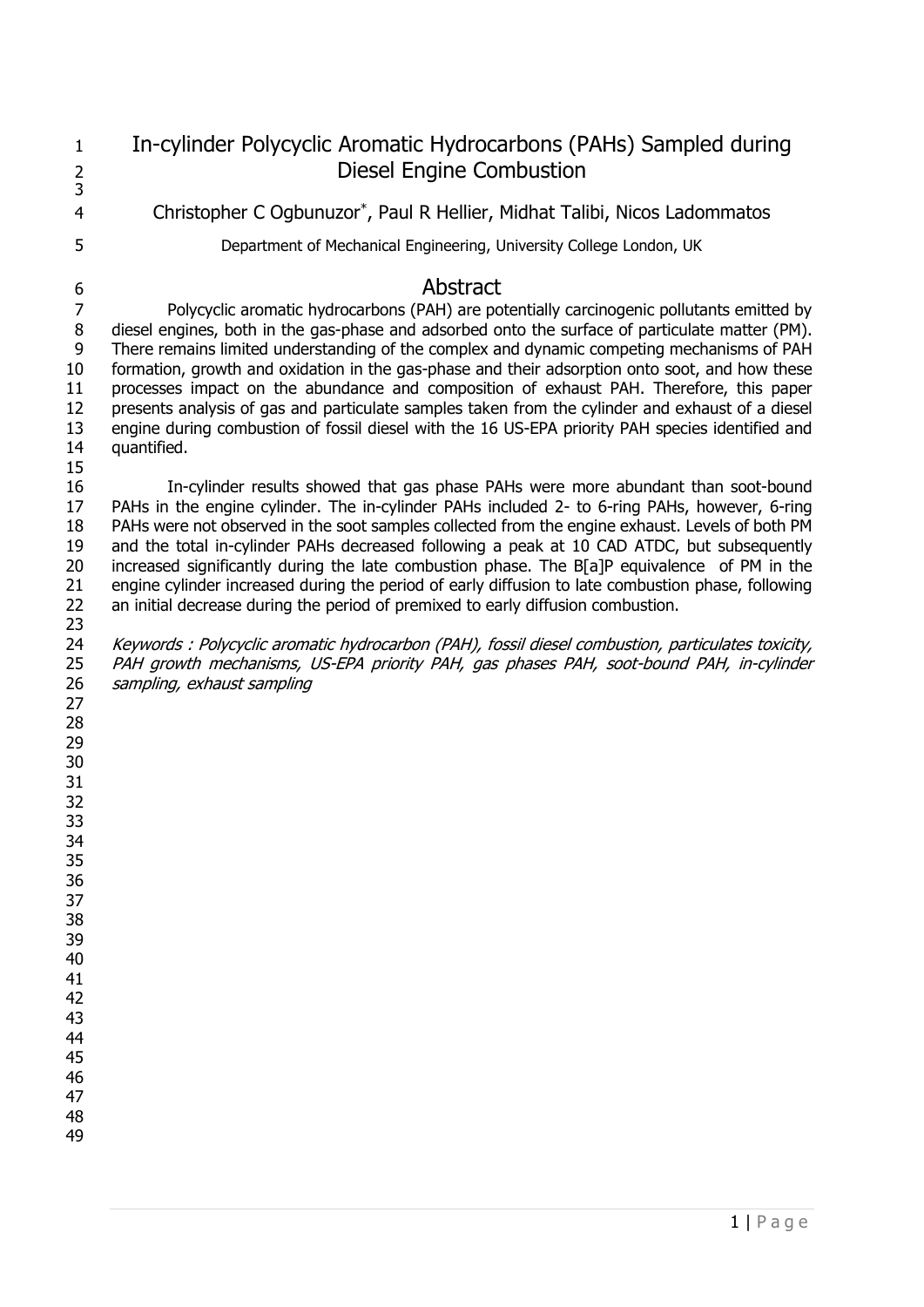## 1. Introduction

 Internal combustion (IC) engines used in road transportation continue to be a major anthropogenic source of both greenhouse gas emissions and pollutants that impact on air quality (1) (2). Combustion processes in compression-ignition and spark-ignition engines produce and emit gaseous pollutants including NOx, CO, total hydrocarbons and also soot, the permissible levels of which are strictly regulated (1) (3) (4). Soot particles also carry substances through adsorption onto the particle surface, including polycyclic aromatic hydrocarbons (PAHs) which are known mutagens and are of immense concern because of their high toxicity to human health (5) (6) (7) (8) (9) (10) (11). Over 32 PAH species have been found in diesel engine emissions, but 16 of these species were selected by the US Environmental Protection Agency (US-EPA) as priority pollutants primarily on the basis of their higher toxicity potential, their possibility of human exposure and environmental occurrence, therefore, it is important to measure them. Seven of the 16 PAHs have been deemed possible human carcinogens and have been underscored in Table S 1 (see supporting information) (11) (12) (13). While many researchers have extensively studied the emission of particulate matter (PM) and the 16 PAH species prioritized by the US-EPA in the exhaust of a diesel engines fuelled with 100% fossil diesel (14) (15) (16) (17) (18) (19), very few studies have provided insights into the composition and abundance of these exhaust emissions by way of investigating PAH inside the engine cylinder during the course of combustion. An early study of fossil diesel combustion undertaken by Barbella R, Bertoli C, Ciajolo A, D'anna A (20) using in- cylinder samples reported that soot concentration and PAH fraction in weight per weight (%wt/wt) increased after fuel injection to a peak at around 10 CAD ATDC (indicating increased soot formation rates) and decreased afterwards during the remainder of combustion (due to oxidation), in agreement with the findings of Malmborg VB, Eriksson AC, Shen M, Nilsson P, Gallo Y, Waldheim B, Martinsson J, Andersson O, Pagels J (21). PAH species present in the fossil diesel fuel were 74 compared by Barbella R, Bertoli C, Ciajolo A, D'anna A with the PAH fraction of all samples collected<br>75 from the cylinder and they were found to be identical, indicating that no combustion-formed PAH from the cylinder and they were found to be identical, indicating that no combustion-formed PAH species were detected. The authors attributed this observation to the faster formation kinetics of these species relative to the temporal resolution of the sampling valve used (20). 

 Later experimental in-cylinder studies have instead utilised single-component fuels as a surrogate for diesel (22) (23), with the addition of an aromatic to replicate fossil diesel combustion. One such study by Narushima T, Morishima A, Moriwaki H, Kusaka J, Daisho Y (23) reported that 82 during  $n$ -heptane combustion the level of in-cylinder gaseous cyclic compounds, including PAHs with less than five rings, was reduced as the air-fuel mixture became increasingly lean, due to 84 oxidation. Wang X, Song C, Lv G, Song J, Li H, Li B (22) also found from in-cylinder studies that 85 the addition of toluene to  $n$ -heptane promoted soot formation, reduced the total EPA PAH level, but increased the amounts of PAHs that were equal in size or larger than Phenanthrene (PHE) 87 relative to that found during  $n$ -heptane combustion. Furthermore, Wang X, Song C, Lv G, Song J, 88 Li H, Li B found that naphthalene (NAP) was the most abundant PAH present at all sampling times 89 during the combustion of  $n$ -heptane and  $n$ -heptane-toluene blend, with three-ring PAHs, acenaphthene (ACN), acenaphthylene (ACNY), and fluorene (FLU) also present in significant quantities. Like Wang X, Song C, Lv G, Song J, Li H, Li B, Ciajolo A, D'Anna A, Barbella R, Bertoli C (24) also studied the influence of fuel aromaticity on in-cylinder PAHs, but by the addition of α-93 Methylnaphthalene to  $n$ -tetradecane. While the addition of aromatics to the diesel surrogate fuel was found to promote soot formation in both studies, Wang X, Song C, Lv G, Song J, Li H, Li B observed a decrease in the total mass of in-cylinder PAHs in contrast to an increase observed by Ciajolo A, D'Anna A, Barbella R, Bertoli C. Of these previous in-cylinder studies, only two utilised fossil diesel, and the discordant results seen in the utilisation of diesel surrogates makes further investigation of fossil diesel itself imperative, because fossil diesel fuel is known to contain various hydrocarbons including paraffins, olefins, cycloparaffins and aromatics (25) which are absent in single-component surrogates and can therefore significantly impact on the PAH process. In the study by Barbella R, Bertoli C, Ciajolo A, D'anna A, quantitative analysis of individual PAH species was not undertaken, and so changing levels of total and individual PAH species during combustion was not investigated. The authors utilized ice traps to condense heavy hydrocarbons during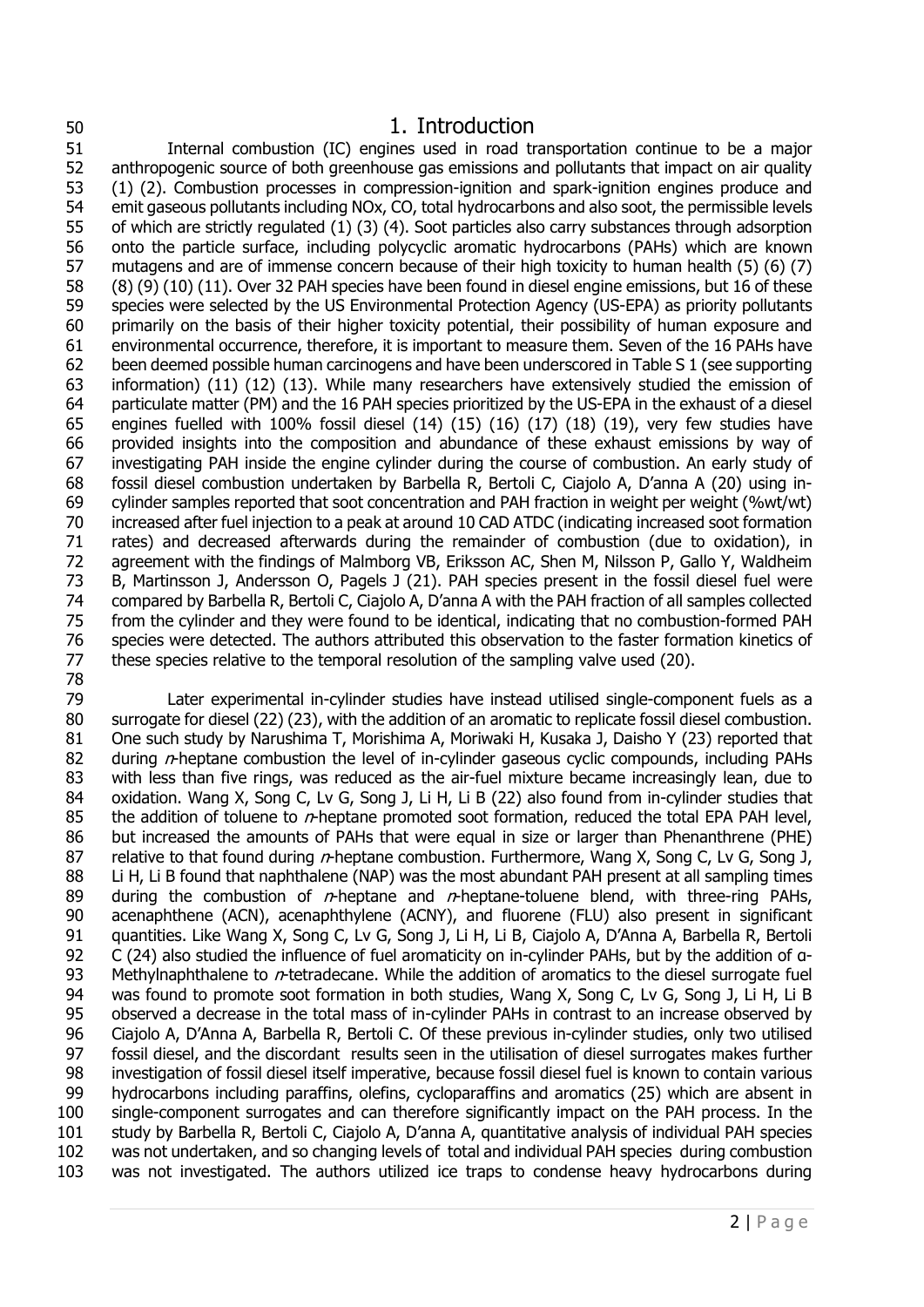104 samples collection, and gaseous PAH species might have condensed during this process, thus making it difficult to ascertain the separate proportions in the gaseous and solid PAH phases. The diesel fuel utilised by Barbella R, Bertoli C, Ciajolo A, D'anna A contained an excessively high PAH content (33.6 %wt), which is no longer representative of the PAH content of modern diesel fuel, now typically below 5% (26). In the study undertaken by Malmborg VB, Eriksson AC, Shen M, Nilsson P, Gallo Y, Waldheim B, Martinsson J, Andersson O, Pagels J, though quantitative, only soot-bound PAH, comprised majorly of 4- to 6-ring PAH species, were investigated.

 PAHs are known precursors to formation of soot particles in engines following pyrolysis of injected fuel (27), and their levels during combustion are influenced by competing and dynamic mechanisms of formation and consumption, either through growth to larger species or oxidation. The evolution of gaseous and soot-bound in-cylinder PAHs during fossil diesel combustion in the cylinders of modern direct injection diesel engines and their relationship to the PAH concentrations in the exhaust are still not well understood. There has not previously been such a complete study of analysis of PAHs in both gas and particulate phases. In this paper, analysis of PM and PAHs in samples of gas and PM extracted from the engine cylinder and exhaust gases is presented, with individual PAH levels in the gas- and soot-bound phases quantified. Further, the impact of the PAH levels on the PAH toxicity (B(a)P equivalence) is quantified and discussed.

- 
- 
- 

# 2. Experimental Approach

## 2.1.Experimental Setup

 Please note that Table S 1 - Table S 6 and Figure S 1 - Figure S 9 are shown in the supporting information. Figure S 1 shows a schematic diagram of the experimental facility, utilised for all the engine tests reported in this study, which was comprised of a direct injection compression-ignition research engine (see Table S 2), a common fuel rail system which supplied diesel to the engine at the injection pressure, and particulate matter and gaseous PAH collection systems (filter holder housing and resin holder housing) located 0.65m from the exhaust valves. The particulate collection system comprised separate filter and resin holder housings, installed in series, into which the filter and XAD-2 resin were housed, respectively. A vacuum pump drew sample gas through 134 the filter and resin and a gas meter at the exit of the vacuum pump measured the cumulative flow of sample gas. A fast-acting in-cylinder gas sampling valve (IGSV), which was developed and extensively tested by Talibi M, Hellier P, Balachandran R, Ladommatos N (28) to determine consistency of operation and define various operational parameters, including valve opening and closing instants, consistency of sampling windows, penetration of poppet valve into the in-cylinder charge well beyond the boundary layer etc, enabled the extraction and sampling of the contents (PM and combustion-generated gases) present in the combustion chamber (further details of is the IGSV are presented in Section 6.3 of supporting information). In-cylinder sampling was undertaken at four points during the combustion cycle namely 10 CAD ATDC (post premixed combustion dominated), 25 CAD ATDC (diffusion combustion dominated), 40 CAD ATDC (late diffusion combustion) and 55 CAD ATDC (late combustion). In order to collect sufficient gas and particulate sample for analysis, the sampling valve was operated once every three engine cycles until sufficient large samples accumulated for subsequent analysis. The filter holder housing, resin holder housing and all the ¼" stainless-steel sampling pipes to both the IGSV and exhaust pipe were heated by insulated PID-controlled (Proportional Integral Derivative) electric tape heaters 149 maintained at 250  $\degree$ C to prevent condensation of water vapour and gaseous hydrocarbons. No exhaust after-treatment devices were utilised, and the experiments were conducted without exhaust gas recirculation (EGR).

- 
- 
-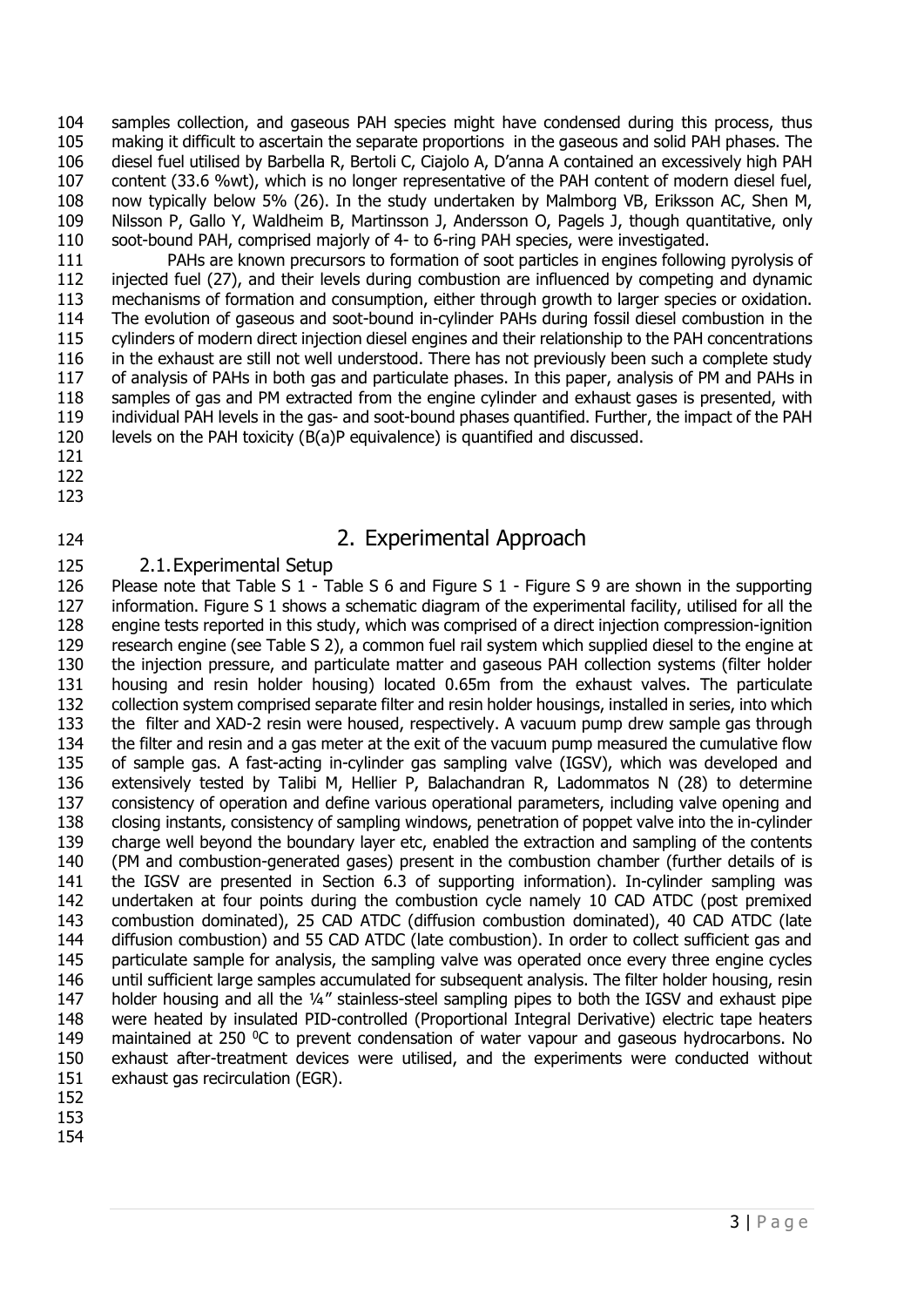### 155 2.2.Engine Test Procedure and Conditions

 For the collection of in-cylinder and exhaust PM, glass microfibre filter papers were chosen due to the absence of PAH in the filter material, heat resistance properties, wide-spread use in past studies, and recommended use in Method TO-13A provided by the US Environmental Protection Agency (11) (29) (30) (31) (32) (33). Fisher Scientific UK brand glass microfibre filters 160 ( $\emptyset$  = 70 mm, 0.7<sub>µ</sub>m pore size, 75g/m<sup>2</sup> mass, 310 s filtration speed) were used during all engine tests. To prevent the filter from tearing, breaking or deteriorating during sampling as a result of the engine exhaust flow and pressure pulsations, it was sandwiched between two fine, stainless- steel 316 woven wire meshes (aperture = 0.026 mm, 0.025 mm wire diameter ( TheMeshCompany U.K) cut to the same diameter as the filter. Both halves of the filter holder firmly gripped the sandwiched filter, thus securing it in place for the duration of sampling. See Section 6.4 of supporting information for further details of the engine warm-up and sampling procedure.

167 168

169 The engine operating conditions for all tests are as follows:

- Engine load (IMEP): 7 bar
- Sample collection duration: 15 mins
- Start of injection: 8.8 CAD BTDC
- End of injection: 2.1 CAD BTDC
- Start of combustion: TDC
- Injection pressure: 450 bar
- Engine speed: 1200 rpm
- Injection duration:  $925 \text{ }\mu\text{s}$  (< 6.7 CAD)

 Table 1 shows the in-cylinder sampling timings during combustion, the duration of 171 sampling, the in-cylinder pressure, and the total free volume of gas sampled and measured under atmospheric conditions using a gas meter at each of the in-cylinder sampling timings. Sampling timings were chosen to encompass the whole of post premixed combustion. A vacuum pump 174 operating at a flow rate of 43L/min was used to sample from the engine exhaust while the sampling valve gas flow rate from the engine combustion chamber was significantly lower at 1-2 L/min.

176 Table 1: The in-cylinder sampling timings, duration of sampling windows, in-cylinder gas pressure and sample<br>177 volume collected for each of the in-cylinder sampling timings volume collected for each of the in-cylinder sampling timings

| In-cylinder<br>sampling timings<br>(midway of<br>sampling window | IGSV opening<br>window (CAD) | In-cylinder<br>pressure during<br>sampling window<br>(bar) | Global in-<br>cylinder<br>temperature<br>(K) | Total sample<br>volume (L) |
|------------------------------------------------------------------|------------------------------|------------------------------------------------------------|----------------------------------------------|----------------------------|
| 10 CAD ATDC                                                      | 6                            | 61.8                                                       | 1222.1                                       | 17.95                      |
| 25 CAD ATDC                                                      | 10                           | 42.7                                                       | 1482.5                                       | 27.45                      |
| 40 CAD ATDC                                                      | 15                           | 22.9                                                       | 1403.1                                       | 19.35                      |
| 55 CAD ATDC                                                      | 15                           | 13.3                                                       | 1277.6                                       | 12.2                       |
| Exhaust                                                          |                              | $\overline{\phantom{a}}$                                   |                                              | 270                        |

178 179

## 180 2.3.Fossil diesel properties

 Table S 3 shows the fuel properties of the fossil diesel utilised in all engine tests reported in this study. To identify the individual EPA PAH species present in liquid fossil diesel prior to combustion, the total PAH content of fossil diesel was also speciated, and the results are shown in this table.

185

### 186 2.4.Soot-bound and gas phase PAH analysis procedure

 All sandwiched filters utilised for collecting particulate matter were desiccated for 12 hours (including supporting mesh) to remove any water accrued due to sampling so that any change in mass of the filter was not attributable to moisture content. The filters were subsequently weighed to determine their new mass (sandwiched filter + particulate), and the gravimetric mass of particulate matter collected was the difference between this new mass and that recorded prior to 192 sampling.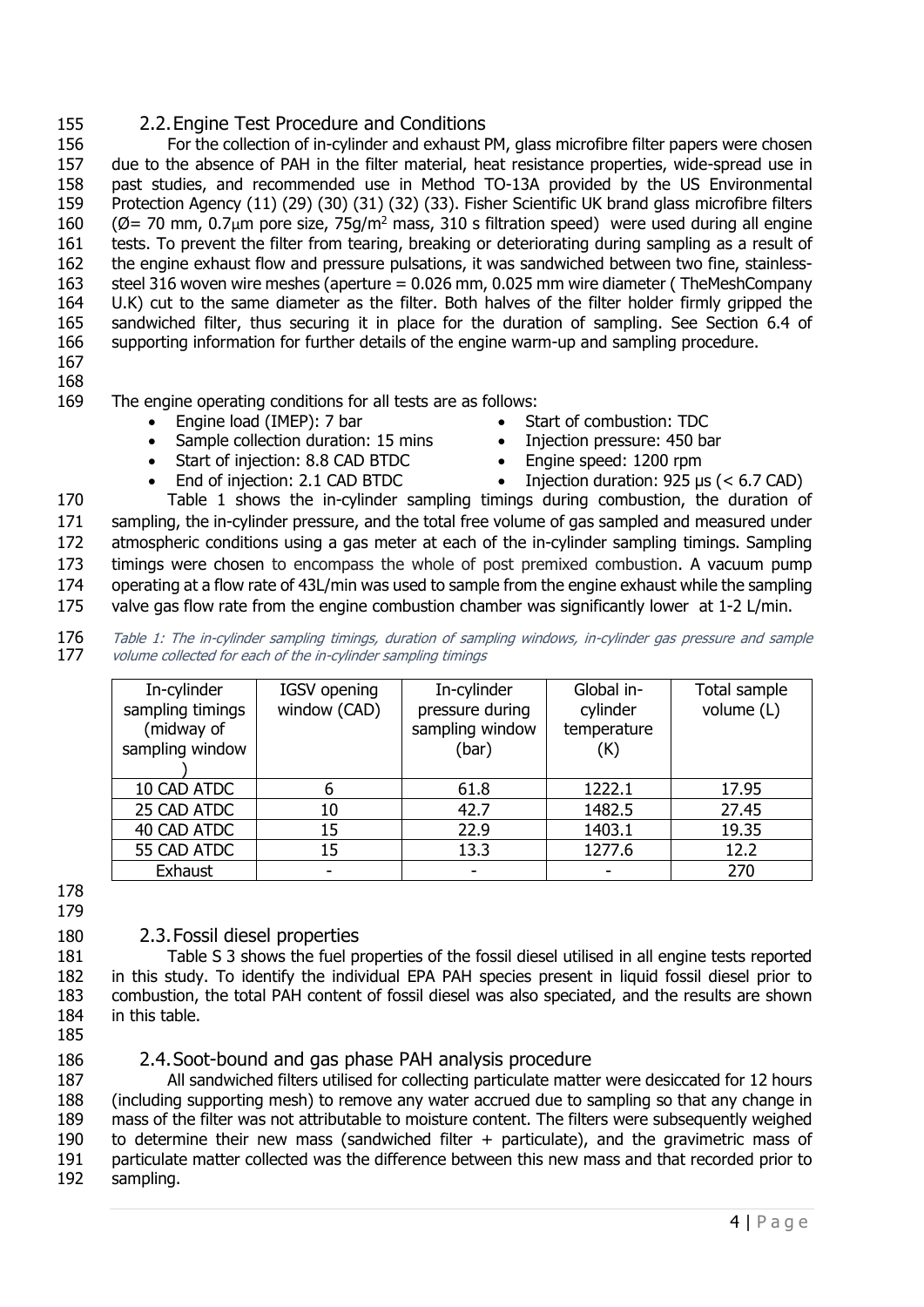#### 2.4.1. Accelerated Solvent Extraction (ASE) system for PAH extraction

 After the mass of particulate matter collected was determined, PAH species were extracted using dichloromethane solvent from all used sandwiched filters and from the XAD-2 resin, referred to as soot-bound PAHs and gas-phase PAHs respectively throughout this study. The extraction used an accelerated solvent extraction (ASE) system previously optimised by Dandajeh HA, Ladommatos N, Hellier P, Eveleigh A (30) (34) and further described in Section 6.6 (see supporting information). The volume of the extract (solvent + PAH) in the collection bottle at the end of one extraction process was typically between 20 - 30 ml. The PAH extraction method was repeated 201 three times for each engine sample to ensure complete recovery of PAH species, and the three extracts from the three repeat extraction processes of the same engine sample were mixed together. Table S 4 shows the optimised ASE extraction conditions utilised for PAH recovery from 204 all samples collected from the engine. Further steps on the concentration and preparations of ASE extracts are also described in Section 6.6.

## 2.5.Gas Chromatography-Mass Spectrometer (GCMS) Setup

 Table S 5 (supporting section) summarizes the operating parameters of the gas chromatograph-mass spectrometer (GCMS) instrument utilized for identifying and quantifying PAH species. Similar to several past studies (14) (35) (22) (11) (32) (36), the GCMS was utilised in SIM mode.

 

## 2.6.Quantification of PAH present in the ASE extracts of all engine samples

 Each deuterated PAH species in the internal standard (IS) was assigned to one or more of the 16 EPA PAH species, as recommended by the EPA (29) and shown in Table S 6. Calibration curves (ratio of PAH concentration to that of assigned IS versus ratio of peak areas of PAH to IS) were plotted for each PAH species from which equations of line of best fit were generated. The concentrations of each PAH species in the engine samples extract were determined using its equation of line of best fit, ratio of peak areas recorded during GCMS run and the final 221 concentration of the assigned internal standard species (0.89 ppm). B[a]P concentration was 222 calculated, using Eqn. 1, as the sum of the products of each PAH species' B[a]P toxicity equivalent factor (TEF) (30) and its concentration, for all 16 PAHs quantified. The TEF indicates PAH toxicity relative to B[a]P and values were taken from the work of Nisbet and LaGoy (37).

 

> $B[a] P_{equivalence} = \sum (TEF \times PAH concentration)$   $i=1$ Eqn. 1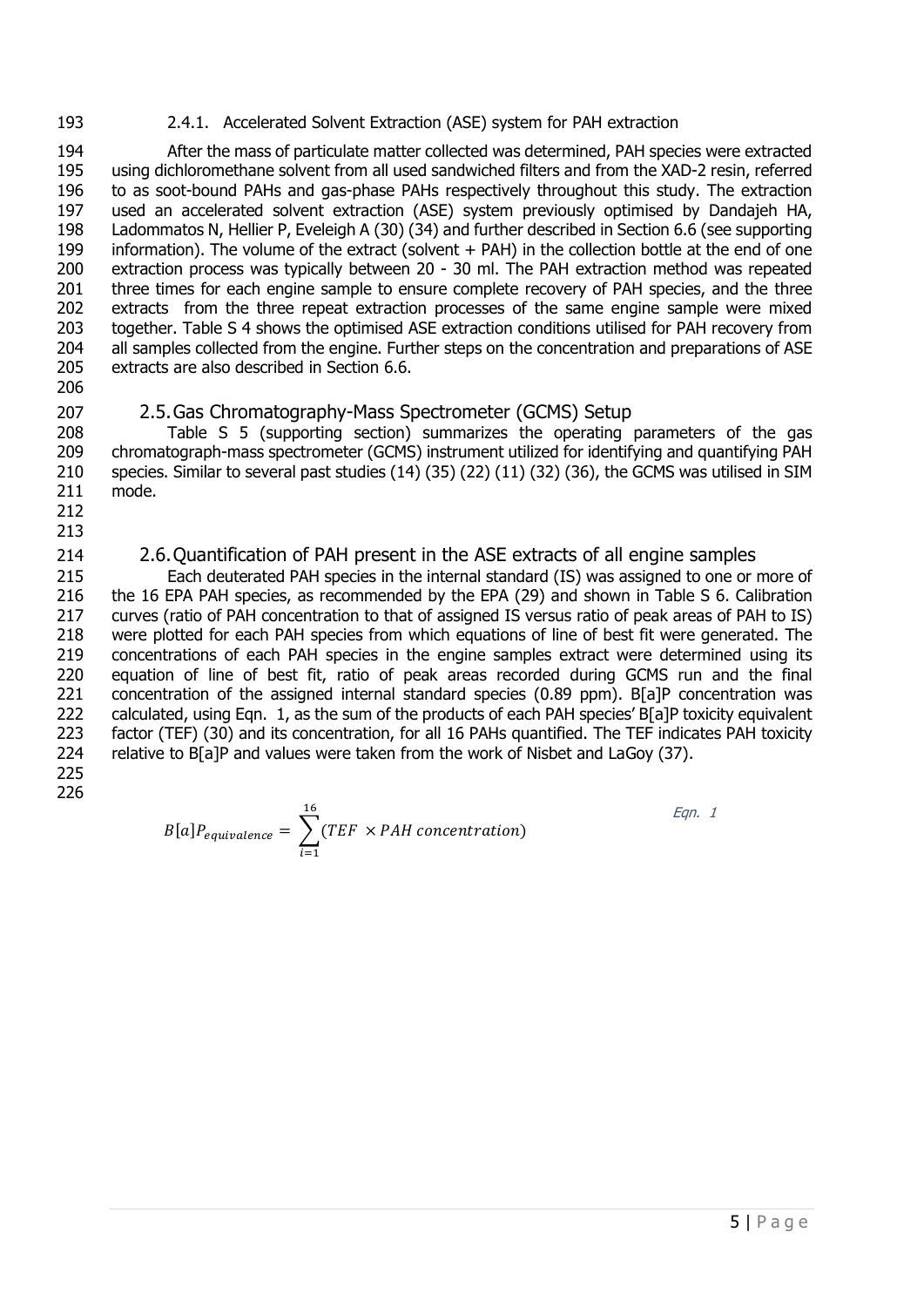# 227 3. Results

228 This results of this study are presented in this section while the discussion of the results are 229 presented later in Section 4.



<span id="page-5-0"></span>Figure 1: PM, total PAH, gas-phase and soot-bound PAH concentrations present in (a) the engine cylinder immediately following the premixed combustion phase at 10 CAD ATDC (b) the exhaust gas

230 Figure 1a shows the PM concentration, total PAH concentration and, gas phase PAH and soot-<br>231 bound PAH concentrations sampled from the engine cylinder during the premixed combustion bound PAH concentrations sampled from the engine cylinder during the premixed combustion 232 phase at 10 CAD ATDC (combustion commenced at TDC) while Figure 1b shows those in the 233 exhaust gas. The concentrations of PM and PAH in the engine cylinder and in the exhaust can be 234 seen in [Figure 1a](#page-5-0) and b respectively. The error bars shown in Figure 1a and b, and where shown 235 in subsequent figures throughout this paper, are plus and minus one standard deviation from the 236 mean of the values measured; three repeat experiments were undertaken for the measurement 237 of PM mass collected with two filters further analysed for determination of PAH concentrations. 238 Sources of variability include cycle to cycle variability in the actual concentration present in the 239 engine due to the turbulent and complex nature of combustion, variability in solvent extraction



241

<span id="page-5-1"></span>242 243 244 Figure 2: (a) Masses of particulate and total PAH per volume of gas sampled at 10, 25, 40, 55 (all in CAD ATDC) and exhaust (Exh) (b) Total gas-phase and soot-bound PAH measured at 10, 25, 40, 55 CAD ATDC and the exhaust.

245 Figure 2a shows the mass of PM and total PAH (gas phase + soot-bound phase) per volume of 246 gas measured in the in-cylinder gas samples extracted during combustion and from the exhaust 247 gas. Figure 2b shows the total gas phase and total soot-bound PAH species on a mass per volume 248 of gas basis at the four in-cylinder sampling timings and from the exhaust gas. The PM and PAH 249 profiles during combustion can be seen in [Figure 2a](#page-5-1) while the gas-phase and soot-bound PAH 250 compositions are shown in [Figure 2b](#page-5-1).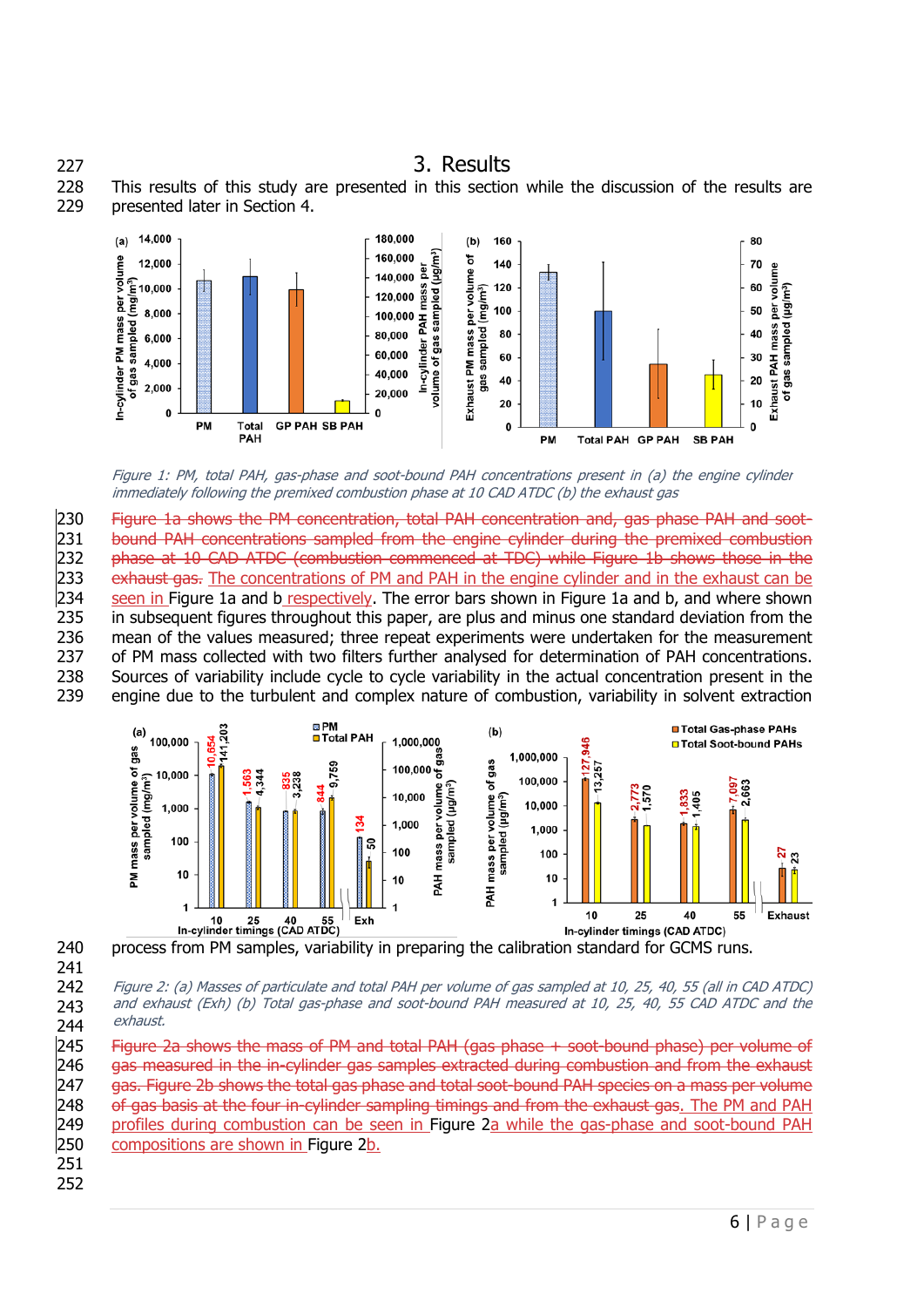

<span id="page-6-0"></span>Figure 3: Change in the masses per volume of gas (concentration) of gas-phase and soot-bound 2- to 6-ring PAH during combustion (a)10 – 25 CAD ATDC (b) 25 - 40 CAD ATDC (c) 40 – 55 CAD ATDC (d) 55 CAD ATDC - Exhaust

256 Figure 3a-d show the changes in the total concentrations of gas-phase and soot-bound 2- to 6-<br>257 Fing PAHs during combustion from 10 CAD ATDC through the other in-cylinder sampling timings ring PAHs during combustion from 10 CAD ATDC through the other in-cylinder sampling timings 258 to the exhaust. The changes from one sampling timing to the next through to the exhaust in the concentrations of 2- to 6-ring PAH present in the gas- and soot-bound phases can be seen in Figure  $3a-d$ .

- 
- 
-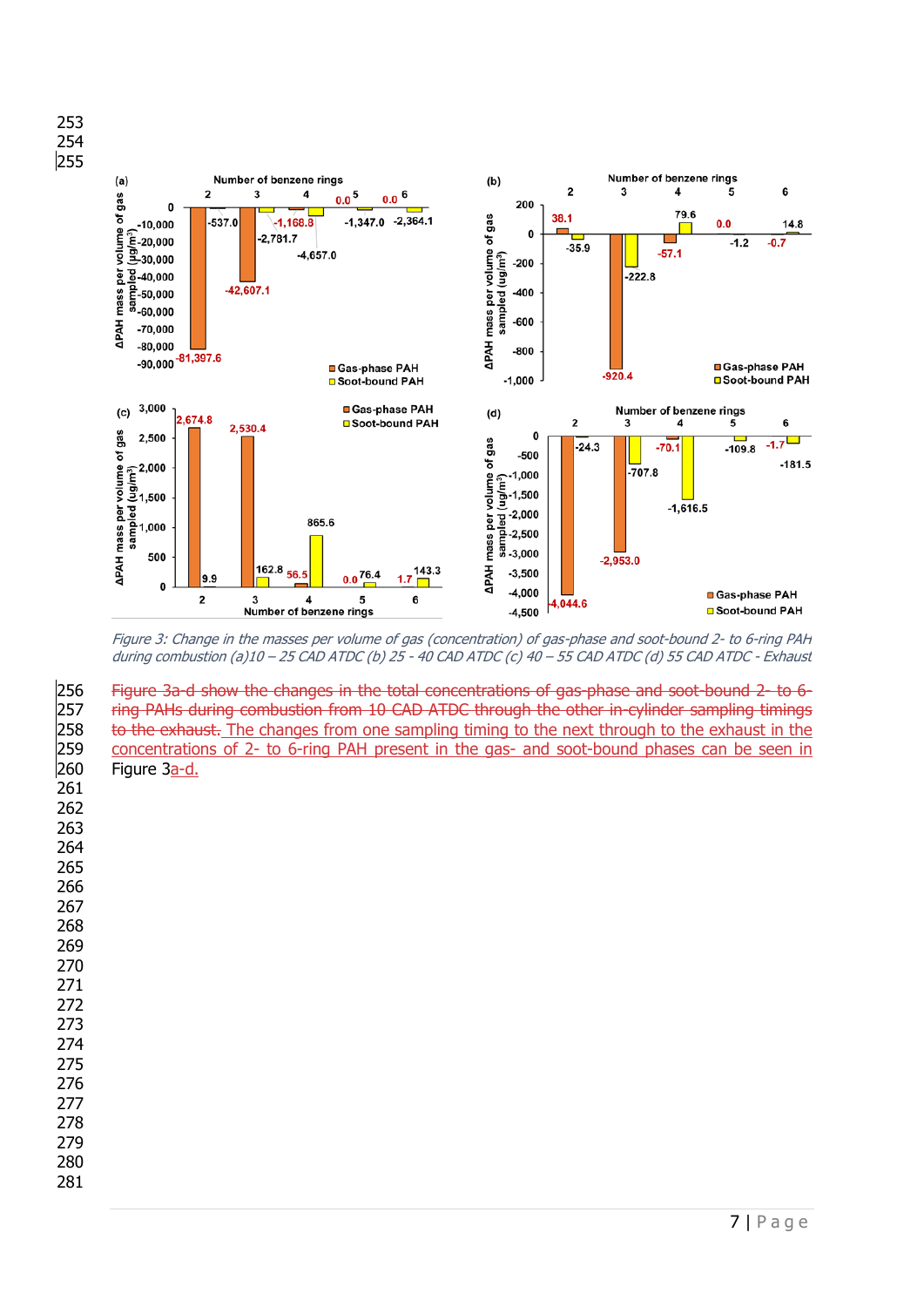



<span id="page-7-0"></span>Figure 4: Total measured amounts (gas phase + soot-bound) of each of the 16 EPA priority PAH species at each of the sampling points from 10 CAD to 55 CAD ATDC (a) naphthalene, acenaphthylene, acenaphthene and fluorene (b) phenanthrene, anthracene, fluoranthene and pyrene (c) benzo[a]anthracene, chrysene, benzo[b]fluoranthene, benzo[k]fluoranthene (d) benzo[a]pyrene, indeno[123cd]pyrene, dibenz[ah]anthracene and benzo[ghi]perylene (e) PM toxicity (B[a]P equivalence) and total soot-bound EPA PAH levels of particulate matter collected during combustion at 10 CAD, 25 CAD, 40 CAD, 55 CAD ATDC and exhaust

283 Figure 4a-d shows the abundance of each of the 16 EPA priority PAH species present in<br>284 the engine cylinder at the sampling timings. Figure 4e shows the level of PM toxicity and sootthe engine cylinder at the sampling timings. Figure 4e shows the level of PM toxicity and soot-285 bound PAH present during combustion at the timings of 10, 25, 40, and 55 CAD ATDC, and 286 exhaust. The concentration of each of the 16 EPA priority PAH species during combustion and PM 287 toxicity can be seen in [Figure 4a](#page-7-0)-d and [Figure 4e](#page-7-0) respectively. It can be seen from Figure 4a-d 288 that all of the 16 EPA priority PAH species were found at varying quantities during diesel 289 combustion.

290 291

- 292
- 293
- 294
- 295
- 296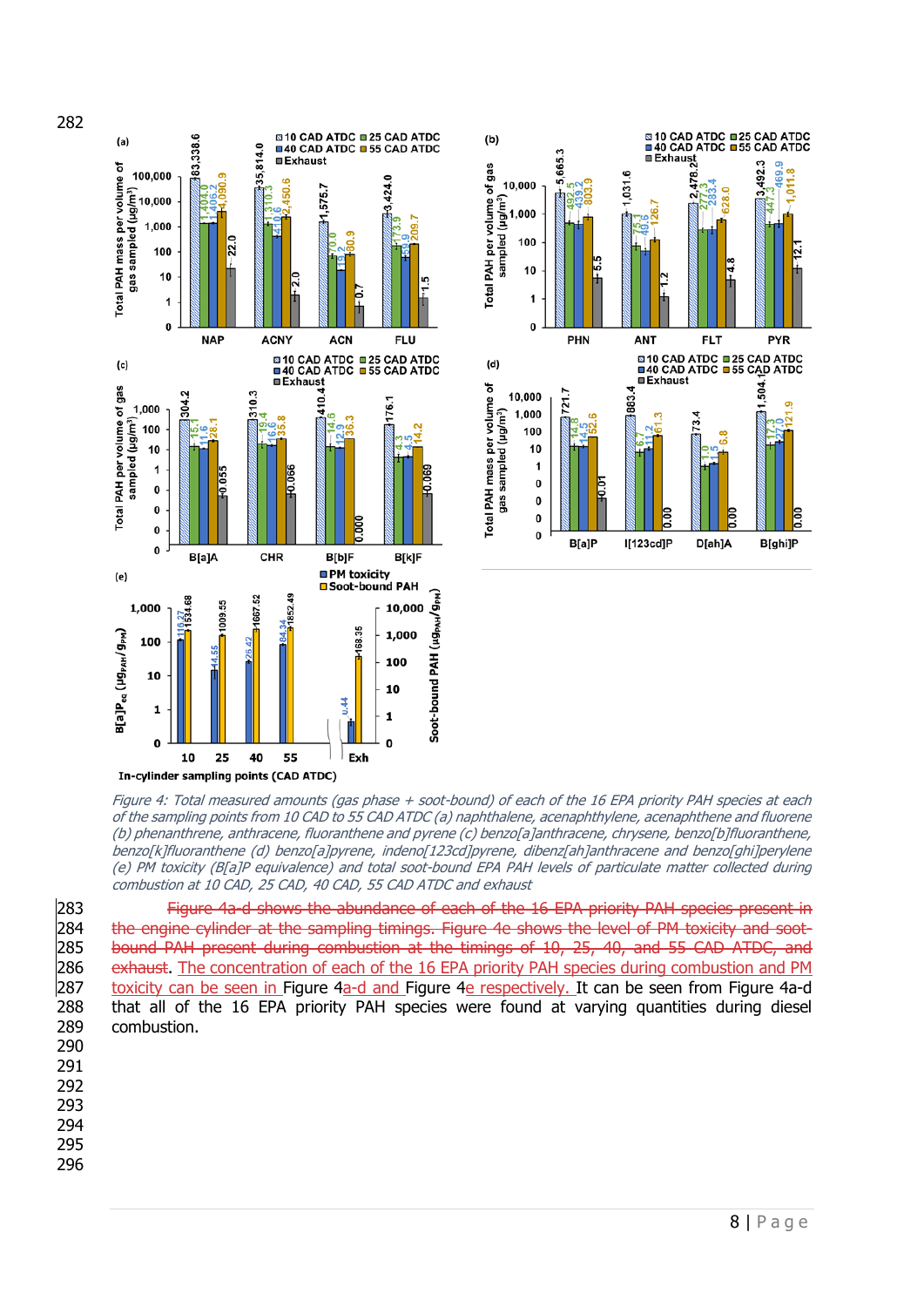# 4. Discussion

4.1.In-cylinder PM and PAH

 4.1.1. Abundance of PM, Total PAH, gas-phase and soot-bound PAH concentration during premixed combustion

 Firstly, it is immediately apparent in Figure 1a that in-cylinder PM and PAH concentrations during premixed combustion are significantly higher relative to those found in the exhaust (Figure 1b). Previous studies by Wang X, Song C, Lv G, Song J, Li H, Li B (22), Barbella R, Bertoli C, Ciajolo A, D'anna A (20), and Malmborg VB, Eriksson AC, Shen M, Nilsson P, Gallo Y, Waldheim B, Martinsson J, Andersson O, Pagels J (21) all found in-cylinder PM concentrations at around 10 CAD ATDC to be significantly greater than those in the exhaust. To understand why the in-cylinder PM concentration is significantly higher at 10 CAD ATDC, Dec's conceptual model of diesel combustion (38) proposed that soot is formed in the fuel-rich core of the leading portion of the fuel/air jet during the combustion of premixed fuel. Furthermore, as 60% of injected fuel was still unburnt during this time and since the sampling zone is from within the fuel spray (Figure S 2a), significant PM can be expected and attributable to the presence of fuel-rich areas and high temperatures. As the combustion chamber volume increases during the expansion stroke, intense turbulent mixing with in-cylinder air dilutes the rich burning zones, oxidising PM and eventually reducing its concentration to the exhaust level.

 It is strikingly apparent from Figure 1a that the total in-cylinder PAH concentration significantly exceeds that measured in the exhaust (Figure 1b) (detailed exhaust measurements are available in Section 6.10 of supporting information) and this finding is also consistent with previous studies by Barbella R, Bertoli C, Ciajolo A, D'anna A (20) and Wang X, Song C, Lv G, Song J, Li H, Li B (22). PAHs are known soot precursors and so given the likely presence of conditions suitable for PM formation and the elevated levels of PM present at 10 CAD ATDC relative to the exhaust, an elevated level of PAH might also be expected (Figure 1a). It is immediately clear from Figure 1a that the total in-cylinder PAH concentration is dominated by gaseous PAH (90.6%), which was also observed in the case of the exhaust emission (Figure 1b) but with a much-reduced disparity between levels of gas phase relative to soot-bound PAH. Richter and Howard (1) proposed that the inception of particulate matter begins from heavy PAH molecules, which are typically soot- bound PAHs. It is tentatively suggested that some of the in-cylinder PM concentration measured at 10 CAD ATDC may be as a result of the consumption of soot-bound PAH, and thus much- reduced concentrations relative to the gas phase PAH levels at this time. Interestingly, it can be seen in Figure S 6 that 6-ring PAH were detected in the soot-bound phase, which were not detected in either the exhaust PAH emission (Figure S 4) or in the reference fossil diesel fuel itself. Additionally, as was seen in the case of the exhaust PAH emission, as the number of benzene rings increases, PAH become more abundant in the soot-bound phase, with 5- and 6-ring species detected only in this phase, potentially suggesting that PAH growth continues after adsorption onto soot particles. The computational study of Indarto A, Ghigo G, Maranzana A, Tonachini G on PAH formation following adsorption onto soot particles suggests growth to larger PAH species via cyclisation to be dominant (39). It is also clearly seen from Figure S 6 that the total in-cylinder PAH concentration (Figure 1a) is dominated by 2 and 3-ring PAH species with a significantly greater proportion of these PAH species detected in the gaseous phase. It is suggested that the significant levels of gaseous 2 and 3-ring PAHs could have resulted from the vapourised unburnt fuel likely present at this time. For clarity, 5 and 6-ring PAHs were not detected in the gaseous phase and therefore the total PAH concentration for these species equated to their soot-bound concentration. Each of the 16 EPA PAH species was also quantified at 10 CAD ATDC, shown in Figure S 7a-d (supporting information) and discussed .

- 
-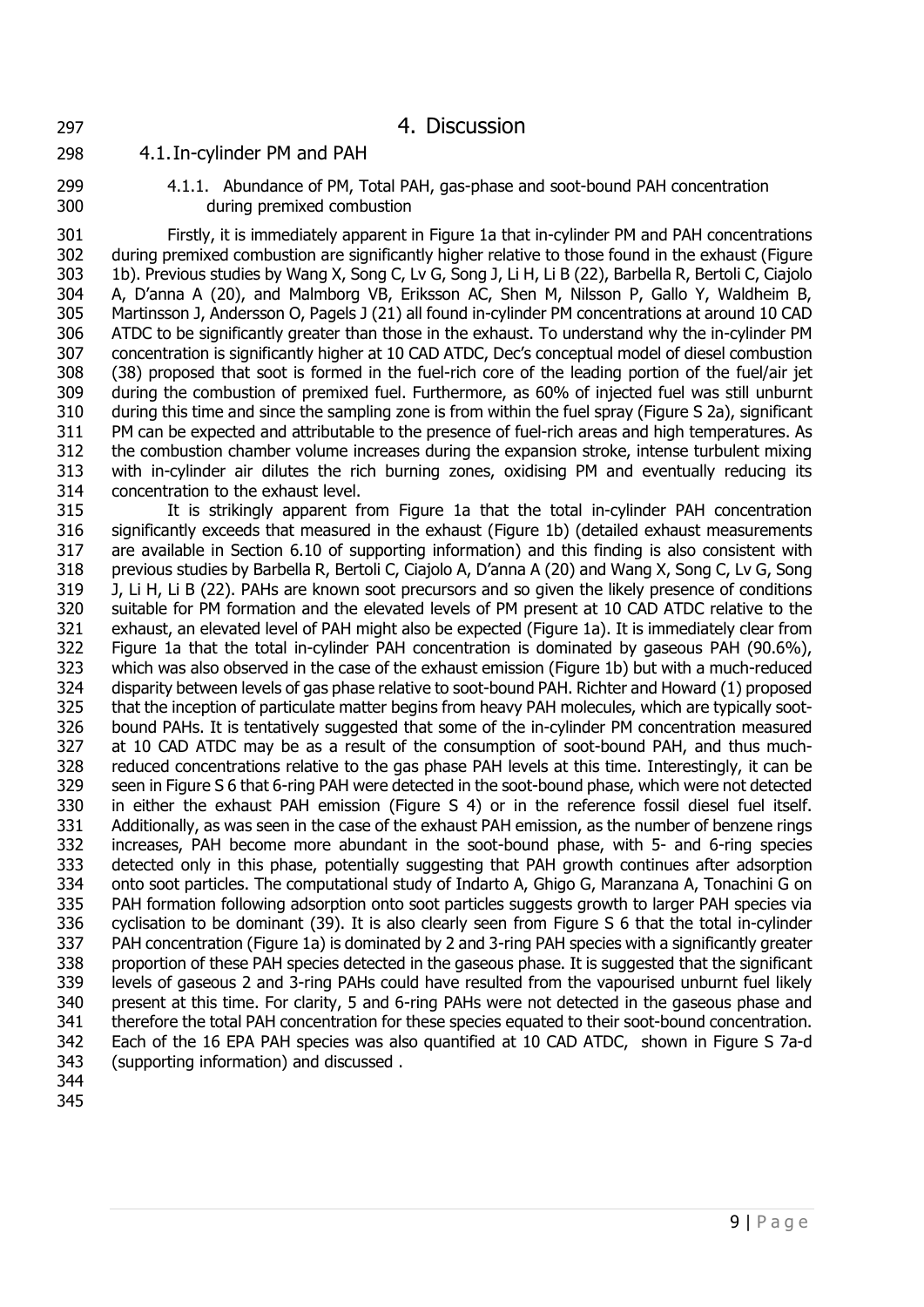4.1.2. Abundance of PM, total PAH, gas-phase and soot-bound PAH concentrations from premixed combustion to exhaust

 The level of PM present at any time during combustion represents a net amount due to competing combustion processes of formation and oxidation. Figure 2a shows that significantly higher levels of both PM and total PAH are present at 10 CAD ATDC than at any other sampling point, and it also indicates PM levels present to have dropped by a factor of 7 between 10 CAD ATDC and the second sampling point of 25 CAD ATDC, in agreement with the findings of Duggal VK, Priede T, Khan IM (40). Between the two sampling timings of 10 and 25 ATDC CAD, combustion was predominantly diffusion-controlled (Figure S 3a) –, during which high rates of PM oxidation can be expected (21). Malmborg VB, Eriksson AC, Shen M, Nilsson P, Gallo Y, Waldheim B, Martinsson J, Andersson O, Pagels J. investigated levels of in-cylinder soot and PAH in a diesel engine equipped with a fast gas sampling valve, at an engine speed of 1200 rpm, and also observed a significant drop in the levels of both soot and PAH between 10 CAD and 20 CAD ATDC. Li Z, Song C, Song J, Lv G, Dong S, Zhao Z. (41) investigated the variation in the size of in-cylinder soot particles during diesel combustion, and observed soot particle size to increase up to a maximum during the early diffusion combustion followed by a decrease. The subsequent decrease in particle size was attributed primarily to high soot oxidation rates and a decrease in the net amount of soot formed as a result of high temperature conditions during the early diffusion combustion phase. The sharp decline in PM between 10 CAD ATDC and 25 CAD ATDC (Figure 2a) is likely to be attributable to a combination of the following four reasons: a reduction in fuel-rich zones within the in-cylinder charge as fuel continued to be burnt; an increase in oxidation rates during this period due to increasing in-cylinder temperature (Figure S 3b); fuel air mixing promoted by in-cylinder air motion and turbulence; and lastly in-cylinder large-scale swirl motion which could have moved fuel-rich areas away from the sampling zone.

 As combustion proceeded beyond 25 CAD ATDC, Figure 2a shows that in-cylinder PM continued to decrease approximately linearly, reaching a minimum in the exhaust, most likely due to continued soot oxidation and, to a lesser extent, reduced particle formation. The reduction in PM levels during the course of combustion is in agreement with an early optical study utilizing the two-colour method (42). Dec (43) observed that the emergence of PAH species coincided with the disappearance of fuel vapour, indicating fuel pyrolysis and synthesis to have occurred. Hiroyasu H, Arai M, Nakanishi K (44) observed that as soot concentration increased, oxygen concentration decreased (and vice versa when oxygen concentration increased due to air entrainment). At the location of maximum soot, the oxygen concentration was found to be minimum, and in the area where soot concentration increased, liquid fuel evaporated. The similar levels of PM measured at 40 CAD and 55 CAD ATDC, given the presence of in-cylinder swirl, could indicate attainment of homogenous in-cylinder conditions. Talibi M, Hellier P, Balachandran R, Ladommatos N (28) 382 observed that the levels of  $NO<sub>X</sub>$  present in the engine cylinder at 40 CAD ATDC were approximately the same when in-cylinder sampling occurred, first, from within a fuel spray and then between sprays, which suggests near-homogenous in-cylinder conditions during the later stages of diesel combustion (45). Considering PAHs now, Figure 2b shows similar overall trends as those for PM. It can be seen in Figure 2b that a peak in the total mass of PAH occurs at 10 CAD ATDC, which is in agreement with the observed peak level of PM at this time, and likely to have arisen as a result of an expected increase in the rate of fuel pyrolysis following significant heat release during the premixed combustion phase. The significant decline in PAH mass, observed at 25 CAD ATDC relative to 10 CAD ATDC (Figure 2a) could be attributed to the same reasons discussed earlier, in the case of PM. The slight decrease in the total PAH mass observed at 40 CAD relative to 25 CAD ATDC could be attributable to the continued significant oxidation rates present due to high global in-cylinder temperatures (Table 1). At 55 CAD ATDC, Figure 2a shows a significant rise in the total in-cylinder PAH mass to around three-times the value observed at 40 CAD ATDC. This rise in PAH mass could be attributable to an accumulation of new PAH species formed from the pyrolysis of fuel during this interval. Accumulation of newly-formed PAH species can occur due to a combination of decreasing oxidation and soot formation rates as in-cylinder temperature further decreases. Malmborg VB, Eriksson AC, Shen M, Nilsson P, Gallo Y, Waldheim B, Martinsson J, Andersson O, Pagels J found an increase in in-cylinder PAH with the utilization of exhaust gas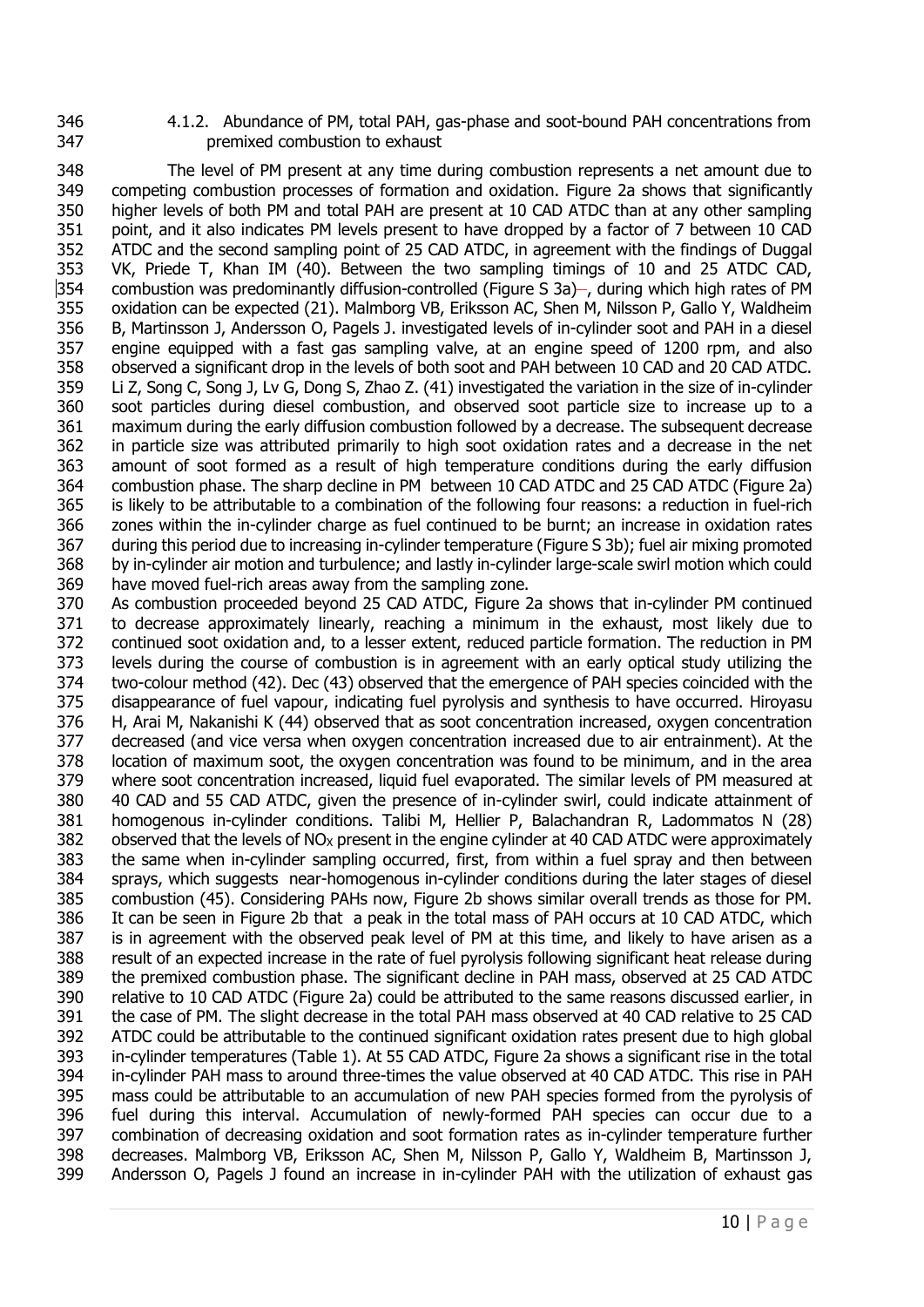recirculation (EGR), which they attributed to PAH accumulation due to a decrease in soot formation rates as a result of decreased in-cylinder flame temperatures with EGR. It is also possible that the increased PAH mass at 55 CAD ATDC is due to in-cylinder air motion and swirl changing the relative composition of the fuel spray in the sampling zone. Barbella R, Bertoli C, Ciajolo A, D'anna A (46) observed an increase in heavy hydrocarbon concentration in the later stage of the combustion, and in further studies (20), they also observed an increasing trend in percent weight of total PAH species when in-cylinder gas was sampled from the edge of the fuel spray in the later stages of combustion, despite a trend of decreasing PAH earlier in the course of combustion. Also readily apparent from Figure 2a is the significantly lower exhaust PAH levels relative to that at 55 CAD ATDC which might be expected, and likely to be due to both effect of continued oxidation (albeit at a reduced rate) and the absence of further PAH formation following near-complete fuel consumption. PAH species were extracted from surface of PM and much of the PM burns out during the tail end of combustion, so PM in the exhaust is much smaller relative to that in the engine cylinder ( as confirmed in Figure 2a) so exhaust PAH is consequently much smaller. Oxidation is a surface phenomenon and although a reduced oxidation rate is expected during late combustion phase relative to diffusion combustion phase due to lower global in-cylinder temperatures (Table 1), the exhaust valve opens much later, around 120 CAD after late combustion during which PAH species have more time to undergo oxidation

 Figure 2b shows that the gas-phase PAH is one order of magnitude higher that soot-bound PAH 420 at 10 CAD ATDC while at the other sampling timings, both levels are of the same order of magnitude, though gas phase PAHs exceed those in the soot-bound phase at all the sampling timings. It can also be observed in Figure 2b that the decrease in total PAH between 10 and 25 CAD ATDC seen earlier in Figure 2a was dominated by the reduction in the gas phase PAH. As combustion proceeded beyond 25 CAD ATDC, Figure 2b shows that the total gas-phase and soot- bound PAH mass continued to decrease, although at a much slower rate relative to the significant 426 decrease during early diffusion-controlled combustion, reaching a minimum at 40 CAD ATDC and<br>427 then increased almost four-fold and two-fold respectively at 55 CAD ATDC. It can be seen in Figure then increased almost four-fold and two-fold respectively at 55 CAD ATDC. It can be seen in Figure 2b that the increase in total PAH level seen at 55 CAD ATDC is dominated by gaseous PAH, likely attributable to pyrolysis as fuel continued to be burned. Also, at 55 CAD ATDC which occurs during the expansion stroke, fuels previously unreacted coming off the cylinder wall crevices into the in- cylinder charge can become pyrolyzed and form new PAH species. Additionally, although, a significant amount of the fuel (95%) has been burnt at 55 CAD ATDC as evidenced in Figure S 3a and in-cylinder temperature at this time is 1277.6 K (Table 1), the remaining 5% of the fuel yet to release useful energy will likely also undergo pyrolysis under these conditions, thus, creating additional PAH species. During the interval between 55 CAD ATDC and engine exhaust, gas-phase and soot-bound PAHs decreased by 99.62% and 99.13% respectively. In general, Figure 2b shows that when PAH levels increase or decrease, the proportion of gas phase PAHs affected significantly exceeds that of soot-bound PAHs.

- 
- 4.1.3. Changes in the abundance of total gas-phase and soot-bound PAH species during combustion from premixed to exhaust

 Figure 3a shows that the substantial decrease in gas phase PAH species seen in Figure 2b between 10 and 25 CAD ATDC can primarily be attributed to a significant decrease in 2- and 3- ring gas-phase PAH species. Of all soot-bound PAH species, 4-ring PAH species decreased the most between 10 to 25 CAD ATDC, likely indicating greater rates of consumption to soot particles or growth to larger PAHs than formation and adsorption onto soot particles. The overall reduction seen in soot-bound PAH species on a per volume basis apparent in Figure 3a is in agreement with the reduction in PM mass between 10 CAD and 25 CAD ATDC seen in Figure 2a, but it is interesting to note that the reduction is not uniform across all PAH sizes.

 Figure 3b shows a decrease in 3-ring PAH species between 25 CAD and 40 CAD ATDC with a more significant reduction in the gas-phase than in the soot-bound phase and a concurrent increase in 4-ring soot-bound PAH species. Figure 3b also shows relatively small increases in the levels of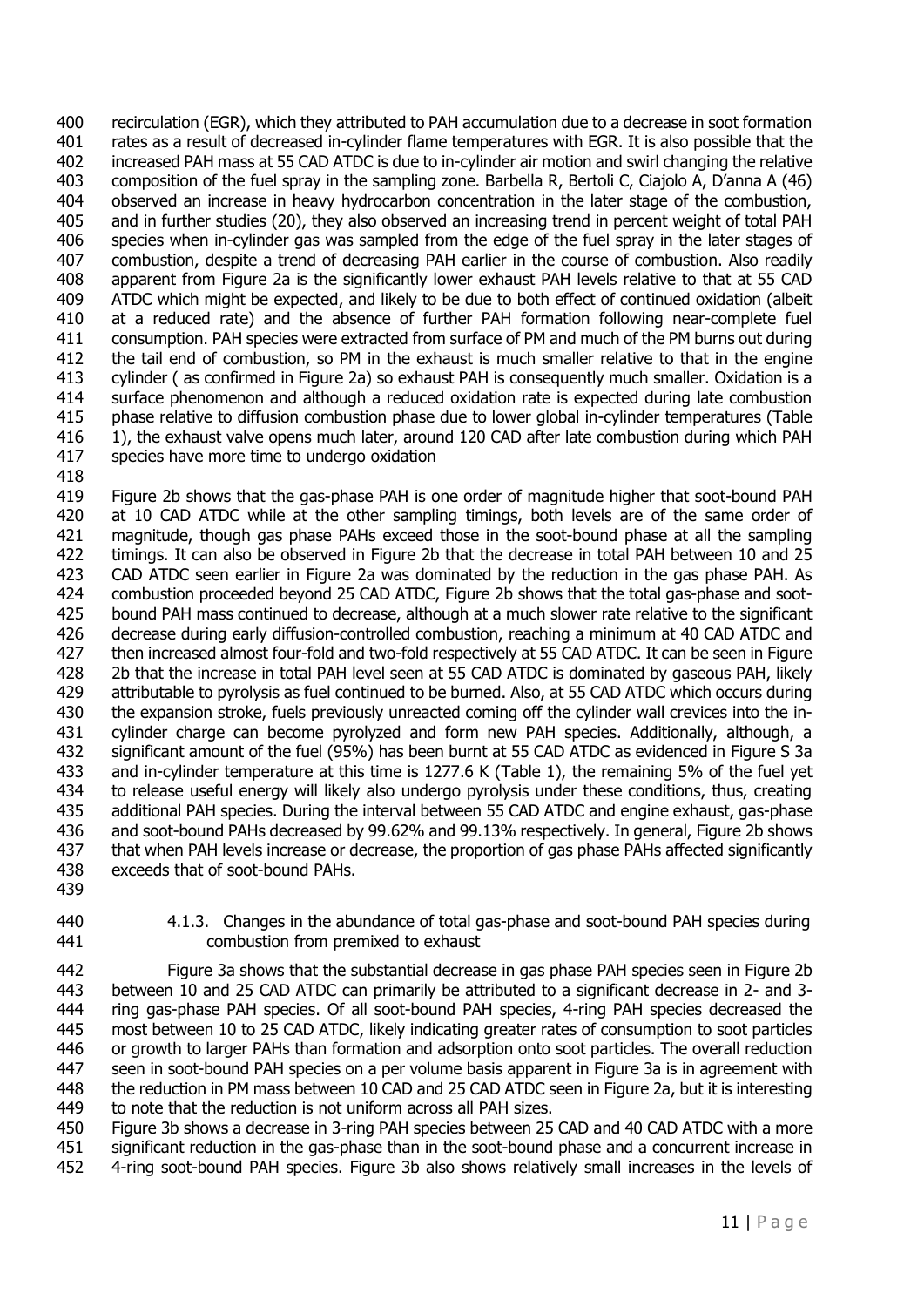453 smaller gaseous 2-ring PAH and larger soot-bound 4- and 6-ring PAH (<100 μg/m<sup>3</sup>). It is suggested therefore that significant levels of growth from 3-ring PAHs to larger species at reaction rates higher than those for the formation of 3-ring PAH may occur during this period.

 Figure 3c shows a significant increase in 2- & 3-ring gas-phase PAH species and 4-ring soot-bound PAH species between 40 CAD and 55 CAD ATDC. The much more significant increase in the smaller gas-phase PAH suggests presence in the in-cylinder sampling volume of previously unreacted fuel during cylinder-gas expansion, possibly due either to in-cylinder air motion and swirl or the release of fuel impinged on cylinder walls. It is hypothesised that the absence of a concurrent significant increase in PM (Figure 2a) or larger 5- and 6-ring PAH (Figure 3c) suggests the breakdown of the previously unreacted fuel to have not commenced significantly before sampling at 55 CAD ATDC. Figure 3d shows a substantial decrease in all PAH species between 55 CAD ATDC and the exhaust, especially 2- and 3-ring PAH species present in the gas phase, suggesting a cessation of PAH formation in addition to continued oxidation.

 It is tentatively suggested that the much greater reduction in gaseous 2- and 3-ring PAH species (Figure 3a) can be attributed to a combination of the following reasons:

- PAH oxidation
- fuel PAH consumption
- consumption of these species through growth to larger PAH species
- reduced availability of precursors for the formation of the first ring (benzene) with a greater fuel mass fraction burnt relative to the period between the start of combustion at TDC and 10 CAD ATDC (Figure S 3a).
- 

 4.1.4. Changes in the abundance of each individual PAH species during combustion in the engine cylinder

 Figure 4a confirms that the majority of the decrease found in the 3-ring PAH species (Figure 3a) between 10 CAD and 25 CAD ATDC is due to a decrease in acenaphthylene. The presence of acenaphthylene is significant as it was shown by Shukla and Koshi (47) that it is possible for acenaphthylene to form higher molecular-weight PAH species via the HACA mechanism. Figure 4b and Figure 4c show that the level of pyrene (PYR) present at 10 CAD ATDC was significantly higher than those of the other 4-ring PAH (fluoranthene, FLT; benzo[a]anthracene, B[a]A; and chrysene, CHR), and the decrease in the level of pyrene from 10 to 25 CAD ATDC is also the highest. Appel J, Bockhorn H, Frenklach M (48) noted that previous soot modelling studies represented the soot particle nucleation process as collisions between pyrene and larger PAH species, suggesting pyrene may more readily contribute to PM formation than smaller PAH. Figure 4c and d show that the level of D[ah]A (5-ring PAH) at 10 CAD ATDC was the smallest relative to other PAH of the same size (B[b]F, B[k]F and B[a]P). The benzene rings in D[ah]A join together to form a chain which is different from the clustered structure of the other 5-ring PAH species. The significantly lower level of D[ah]A could therefore suggest preferential PAH growth to PAH species with clustered benzene rings. Figure 4c and d show a higher proportional increase in 5- and 6-ring PAH levels at 55 CAD relative to 40 CAD ATDC except for dibenz[ah]anthracene; thus, suggesting that in-cylinder conditions seem to favour the persistence of closely-clustered high molecular-weight PAHs later on during combustion.

 4.1.4.1. B[a]P equivalence of particulate matter during the course of combustion The B[a]P equivalence of particulate matter indicates the level of its toxicity and was calculated using Equation 2.2. Readily apparent from Figure 4e is the increase in both PM B[a]P equivalence and soot-bound PAH in the engine cylinder, following a decrease earlier at 25 CAD ATDC. The increase in PM B[a]P equivalence is primarily attributable to an increase in the abundance of soot-bound PAH species, especially larger ones belonging to the B2 group whose TEF is relatively high. Thereafter, in the period between 40 CAD and 55 CAD ATDC, continuing combustion resulted in increased levels of toxic PAH species bound onto PM, despite an only slight increase in total soot-bound PAH, and can be attributed to a significant increase in B[a]P and D[ah]A during this period (Figure 4d).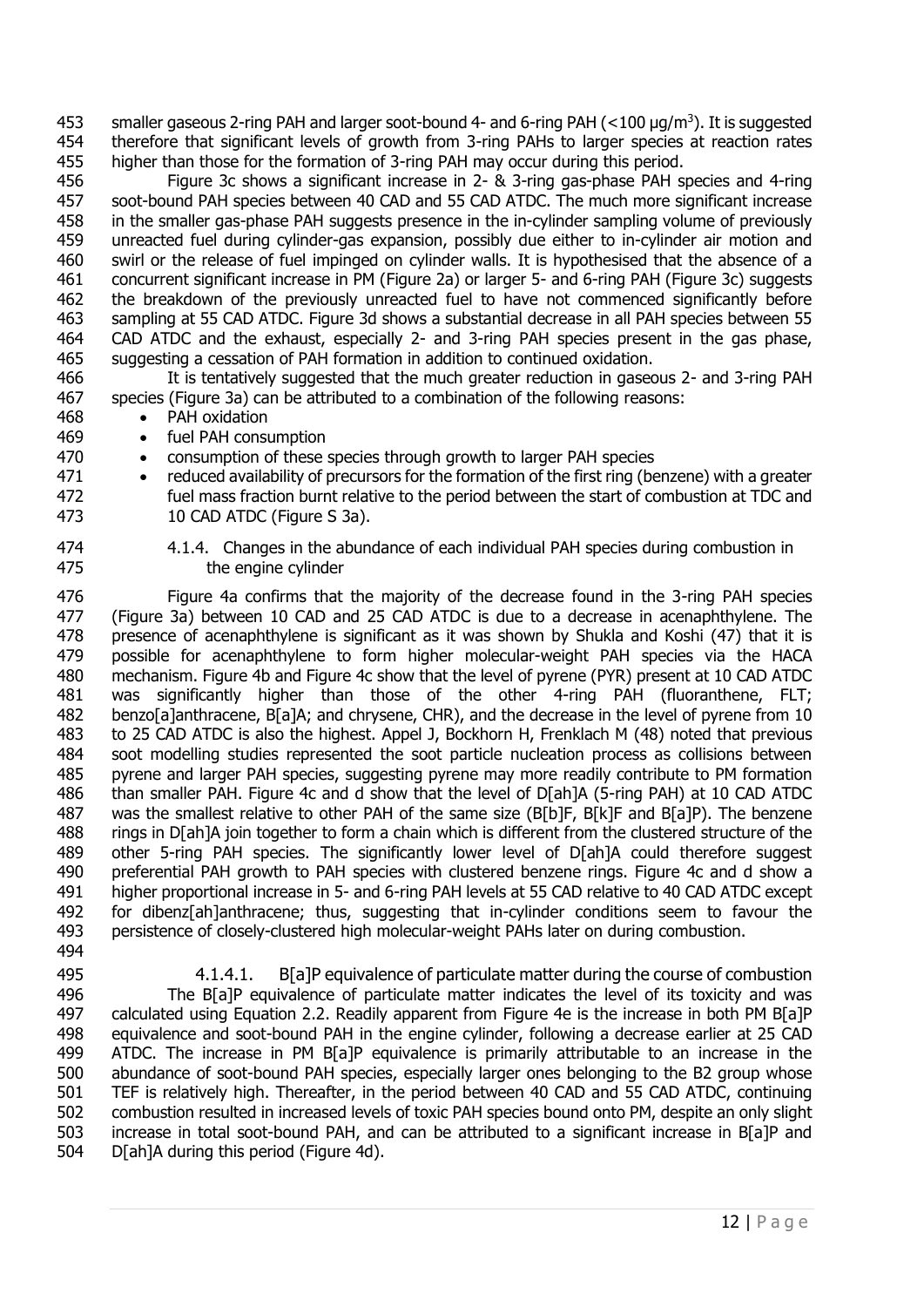4.1.5. Discussion of potential PAH growth mechanisms identified in diesel combustion

 Between 25 CAD and 40 CAD a decrease in the level of phenanthrene concurred with an increase in the levels of both pyrene and benzo[ghi]perylene (see Figure S 11a for graphical representation). Shukla and Koshi (49) studied possible precursors to major pyrolysis products of 509 benzene, acetylene  $(C_2H_2)$  and a mixture of benzene and acetylene in a flow tube reactor and they suggested that benzo[e]pyrene (B[e]P) yields benzo[ghi]perylene (B[ghi]P) via the HACA mechanism. Although, B[e]P was not measured in this study, it is therefore cautiously suggested that the growth of phenanthrene to B[ghi]P (Figure S 9) may have occurred into two stages:

- 
- 1. Phenanthrene to B[e]P via Phenyl Addition Cyclisation (PAC mechanism)
- 2. B[e]P to B[ghi]P via the HACA mechanism

 Acetylene is a well-known key PAH precursor and its likely involvement in the formation of both pyrene and benzo[ghi]perylene suggests that it is a possible pyrolysis product of fossil diesel. For instance, Ciajolo A, D'Anna A, Barbella R, Bertoli C (24) found acetylene to be one of the major pyrolysis products in the combustion of tetradecane (a diesel-fuel surrogate) and several soot modelling studies include the pyrolytic production of acetylene as one of the steps in the soot formation process (50), (51), (52). Also apparent during this period, is a decrease in the level of benzo[b]fluoranthene concurred with a greater increase in the level of indeno[123-cd]pyrene (I[123-cd]P) (see Figure S 11b). Shukla and Koshi (47) also suggested that phenylpyrene (phenyl 523 addition to pyrene) is a precursor to the formation of indeno[123-cd]pyrene; this is a possibility given the apparent availability of pyrene and the possibility of the presence of benzene among the pyrolytic products of fossil diesel as suggested by Xanthopoulou (53). It is cautiously suggested 526 that abstraction of two hydrogen atoms from benzo[b]fluoranthene  $(C_{20}H_{12})$  and subsequent addition of acetylene via HACA () could have also contributed to the formation of a greater amount 528 of indeno[123-cd]pyrene (C<sub>22</sub>H<sub>12</sub>), in addition to formation via phenylpyrene.



Benzo[b]fluoranthene Indeno[123-cd]pyrene

Figure 5: Growth of benzo[b]fluoranthene to Indeno[123-cd]pyrene via HACA mechanism

# 5. Implications

 Exhaust PAH was composed mainly of 2- and 3-ring PAH species predominantly present in the gaseous phase which can increase the toxicity of ambient air to humans. There is evidence in this study that PAH levels reduced, and PM burned out as in-cylinder temperature increased during diffusion combustion while during late combustion when temperature fell, PAH levels rise, including the B2 group PAH. Therefore, a practical implication is to consider design that improves and enhances oxidation and high temperature towards end of combustion to limit PAH rise and consequently further reduce exhaust PAH levels. An environmental implication is that a further reduction in PAH levels during late combustion will further reduce exhaust levels of B2-group PAH and consequently the toxicity of exhaust gas. However, any such combustion strategy to reduce late combustion formation and accumulation of PAH should also consider the potential effects on thermal efficiency and NOx emissions, and thus further impacts on GHG and air quality emissions, respectively.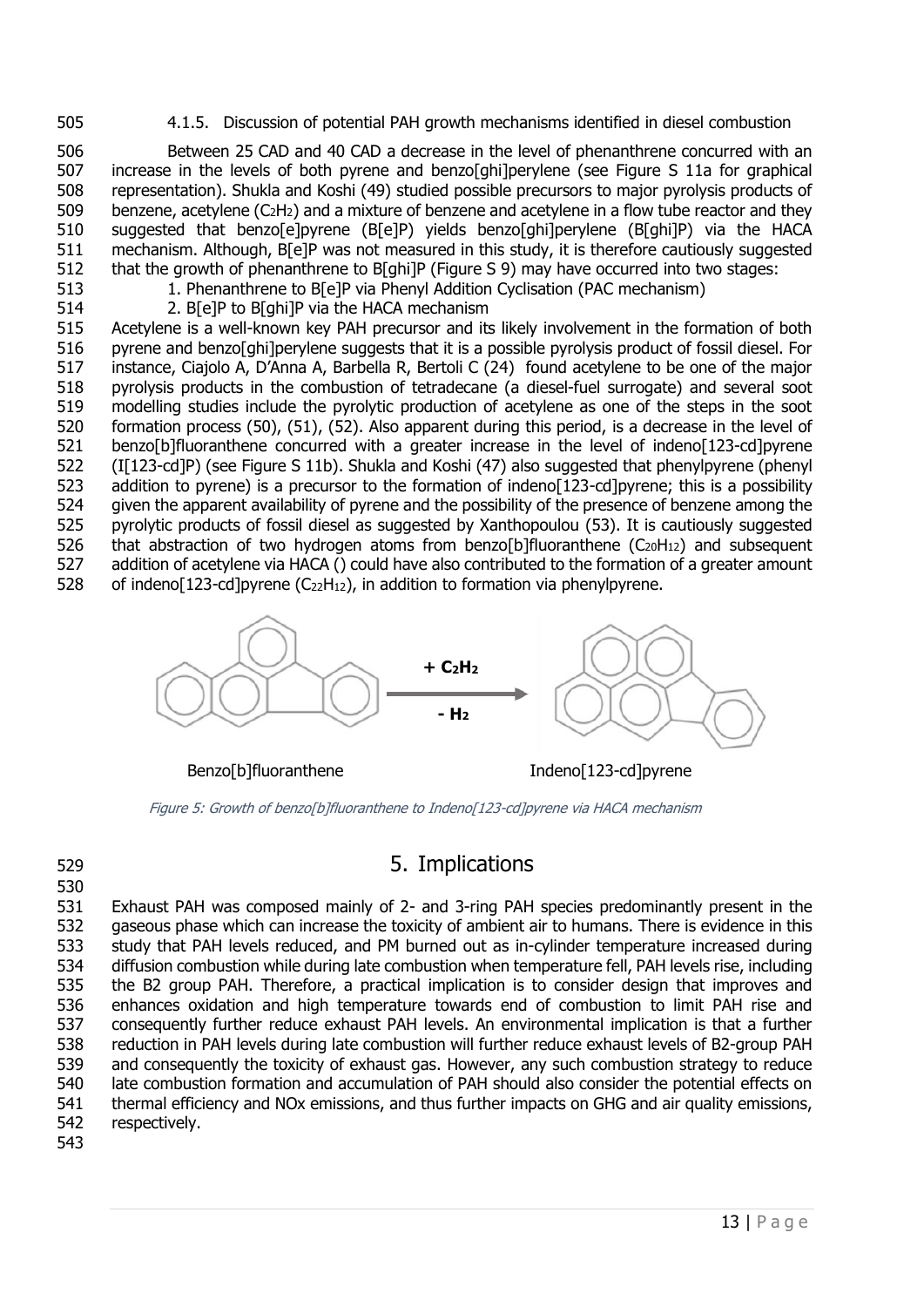544 Acknowledgement/Funding sources: This work is supported by both the Nigerian Petroleum 545 Technology Development Fund (PTDF) and the UK Engineering and Physical Sciences Research Council (EPSRC grant:EP/M007960/1).

#### Supporting information

 The 16 EPA priority PAH species measured in this study, Schematic diagram and diesel engine specifications, In-cylinder gas sampling valve description, Fossil diesel fuel properties, Description of the Accelerated solvent extraction and optimised extraction conditions, GCMS configuration, PAH assignment to deuterated PAH species, In-cylinder conditions and sampling timings, Measured concentrations of exhaust PM and PAH, PAH speciation according to the number of benzene rings during combustion, Change in the abundance of total gas-phase and soot-bound PAH species during combustion from premixed to exhaust, Potential PAH growth mechanisms in diesel combustion.

| P a g e

- 
- 
- 

*\*Corresponding author : Christopher Chinedu Ogbunuzor* 

- E-mail : ucemcog@ucl.ac.uk, Tel : +44-74-2955-3453.
- Postal address: 42 Stockton Road, Reigate, Surrey, RH2 8JG
- 
- 
- 
- 
- 
- 
- 
- 
- 
- 
- 
- 
- 
- 
-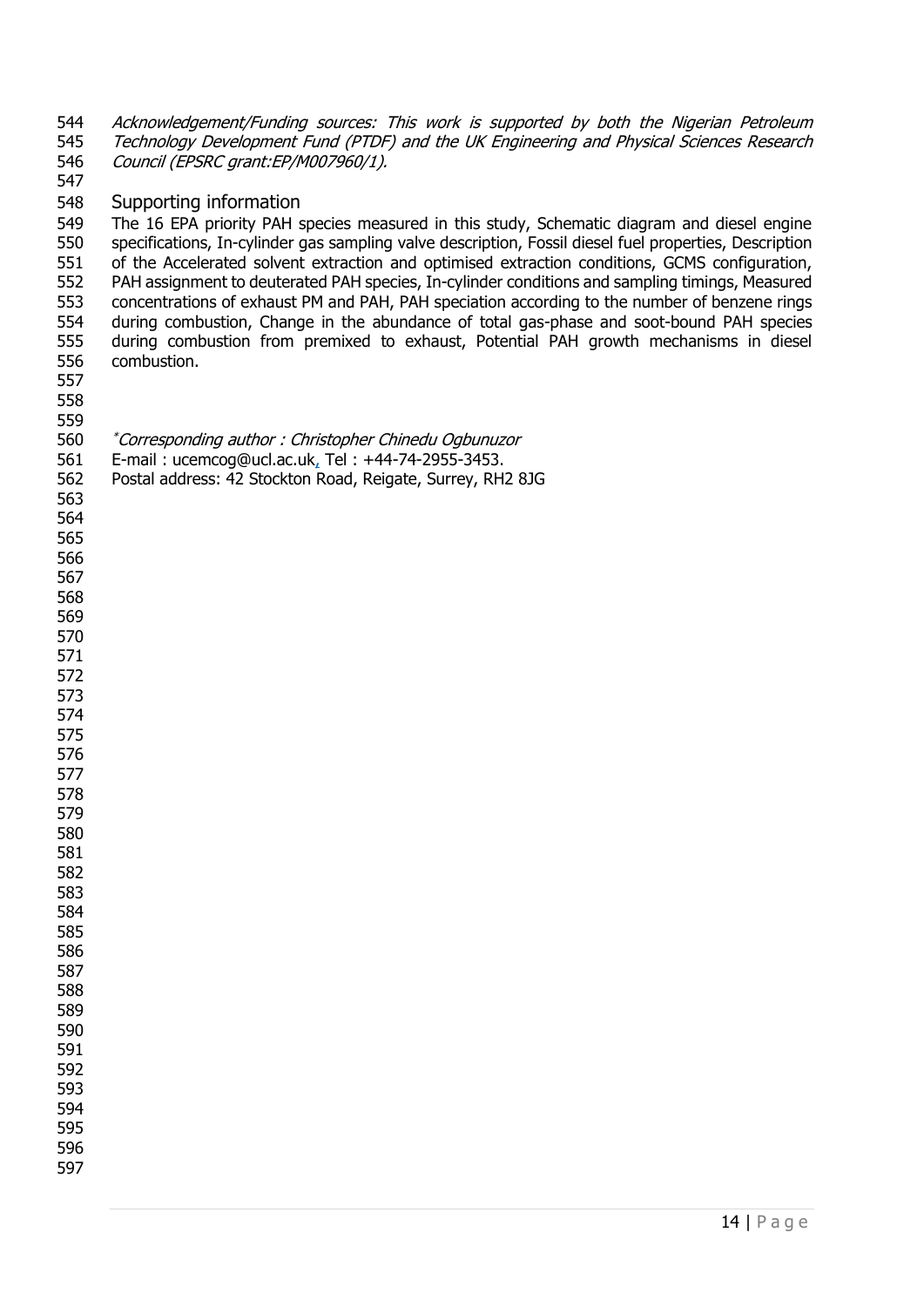| 598                      |     |                                                                                                                                                                                                                                                                                                        |
|--------------------------|-----|--------------------------------------------------------------------------------------------------------------------------------------------------------------------------------------------------------------------------------------------------------------------------------------------------------|
| 599                      |     | References                                                                                                                                                                                                                                                                                             |
| 600<br>601<br>602<br>603 | 1.  | Richter H, Howard JB. Formation of polycyclic aromatic hydrocarbons and their growth<br>to soot-a review of chemical reaction pathways. Progress in Energy and Combustion<br>Science. 2000 Aug 1;26(4):565-608.                                                                                        |
| 604<br>605               | 2.  | Sprouse C, Depcik C. Review of organic Rankine cycles for internal combustion engine<br>exhaust waste heat recovery. Applied Thermal Engineering. 2013 Mar 1;51(1):711-22.                                                                                                                             |
| 606<br>607<br>608        | 3.  | Yue T, Gao X, Gao J, Tong Y, Wang K, Zuo P, Zhang X, Tong L, Wang C, Xue Y. Emission<br>characteristics of NOx, CO, NH3 and VOCs from gas-fired industrial boilers based on field<br>measurements in Beijing city, China. Atmospheric Environment. 2018 Jul 1;184:1-8.                                 |
| 609<br>610               | 4.  | Mau V, Gross A. Energy conversion and gas emissions from production and combustion<br>of poultry-litter-derived hydrochar and biochar. Applied Energy. 2018 Mar 1;213:510-9.                                                                                                                           |
| 611<br>612<br>613        | 5.  | Han F, Guo H, Hu J, Zhang J, Ying Q, Zhang H. Sources and health risks of ambient<br>polycyclic aromatic hydrocarbons in China. Science of The Total Environment. 2020 Jan<br>1;698:134229.                                                                                                            |
| 614<br>615<br>616        | 6.  | Strandberg B, Julander A, Sjöström M, Lewné M, Hatice KA, Bigert C. An improved<br>method for determining dermal exposure to polycyclic aromatic hydrocarbons.<br>Chemosphere. 2018 May 1;198:274-80.                                                                                                  |
| 617<br>618<br>619<br>620 | 7.  | Hoppe-Jones C, Beitel S, Burgess JL, Snyder S, Flahr L, Griffin S, Littau S, Jeong KS,<br>Zhou J, Gulotta J, Moore P. Use of urinary biomarkers and bioassays to evaluate chemical<br>exposure and activation of cancer pathways in firefighters. Occup Environ Med. 2018 Apr<br>1;75(Suppl 2):A412-3. |
| 621<br>622<br>623        | 8.  | Mayer AC, Fent KW, Bertke S, Horn GP, Smith DL, Kerber S, La Guardia MJ. Firefighter<br>hood contamination: Efficiency of laundering to remove PAHs and FRs. Journal of<br>Occupational and Environmental Hygiene. 2018 Nov 14;1-32.                                                                   |
| 624<br>625               | 9.  | Chen A, Northcross A, Folger S. Environmental Degradation in Baía de Todos os Santos,<br>Brazil: A Review of the Evidence. 2018;                                                                                                                                                                       |
| 626<br>627<br>628        |     | 10. Geier MC, Chlebowski AC, Truong L, Massey Simonich SL, Anderson KA, Tanguay RL.<br>Comparative developmental toxicity of a comprehensive suite of polycyclic aromatic<br>hydrocarbons. Arch Toxicol. 2018 Feb 1;92(2):571-86.                                                                      |
| 629<br>630<br>631        | 11. | Ballesteros R, Hernández JJ, Lyons LL. An experimental study of the influence of biofuel<br>origin on particle-associated PAH emissions. Atmospheric Environment. 2010 Mar<br>$1;44(7):930-8.$                                                                                                         |
| 632<br>633               |     | 12. Nadal M, Schuhmacher M, Domingo JL. Levels of PAHs in soil and vegetation samples<br>from Tarragona County, Spain. Environmental Pollution. 2004 Nov 1;132(1):1-11.                                                                                                                                |
| 634<br>635               |     | 13. Keith LH. The source of US EPA's sixteen PAH priority pollutants. Polycyclic Aromatic<br>Compounds. 2015;35(2-4):147-160.                                                                                                                                                                          |
|                          |     |                                                                                                                                                                                                                                                                                                        |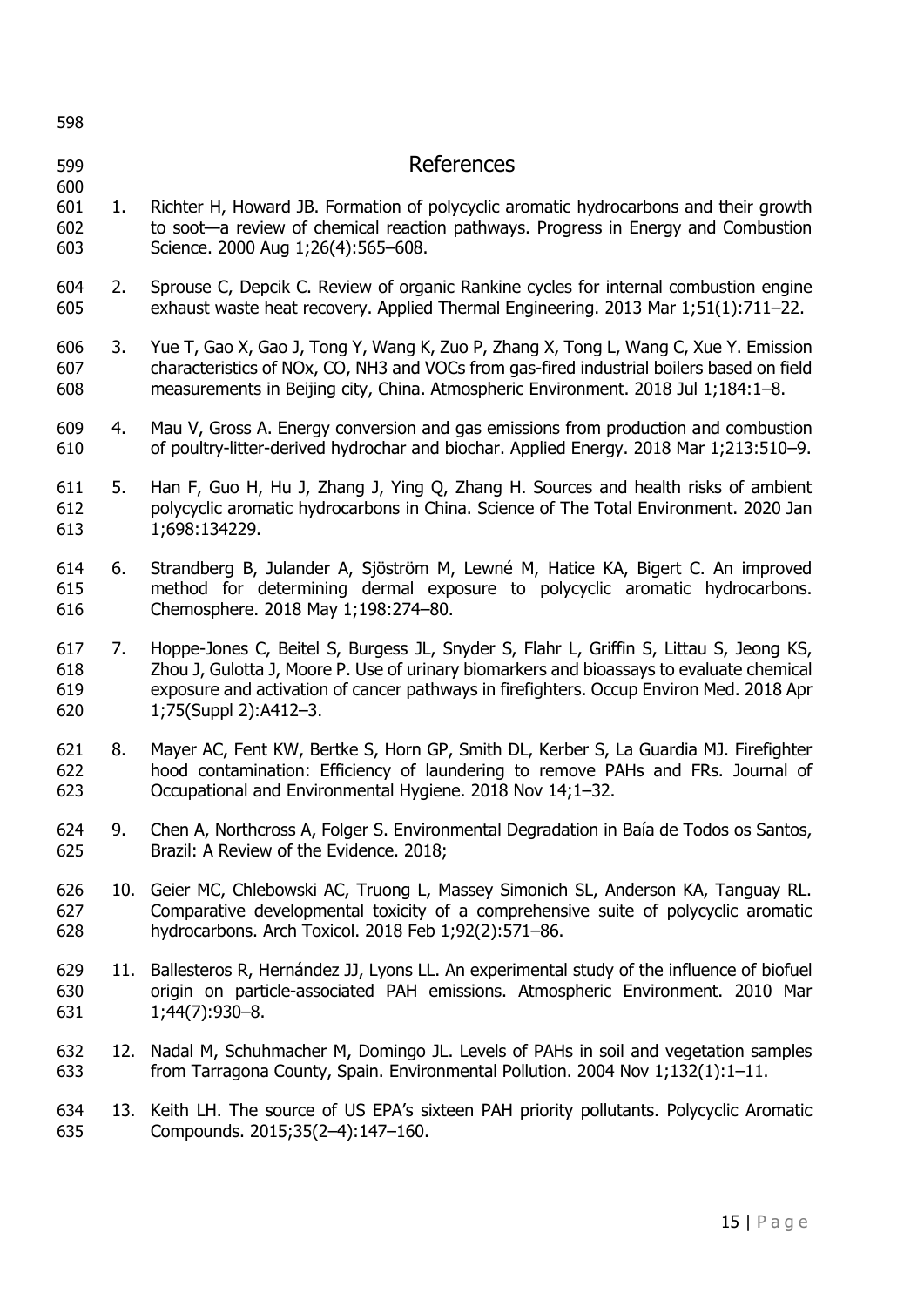- 14. He C, Ge Y, Tan J, You K, Han X, Wang J. Characteristics of polycyclic aromatic hydrocarbons emissions of diesel engine fueled with biodiesel and diesel. Fuel. 2010 Aug;89(8):2040–6.
- 15. Tsai J-H, Chen S-J, Huang K-L, Lin Y-C, Lee W-J, Lin C-C, Lin W-Y. PM, carbon, and PAH emissions from a diesel generator fuelled with soy-biodiesel blends. Journal of Hazardous Materials. 2010 Jul 15;179(1):237–43.
- 16. Tsai J-H, Chen S-J, Huang K-L, Lee W-J, Kuo W-C, Lin W-Y. Characteristics of particulate emissions from a diesel generator fueled with varying blends of biodiesel and fossil diesel. Journal of Environmental Science and Health, Part A. 2011 Jan 1;46(2):204–13.
- 17. Borrás E, Tortajada-Genaro LA, Vázquez M, Zielinska B. Polycyclic aromatic hydrocarbon exhaust emissions from different reformulated diesel fuels and engine operating conditions. Atmospheric Environment. 2009 Dec 1;43(37):5944–52.
- 18. How HG, Teoh YH, Masjuki HH, Kalam MA. Impact of coconut oil blends on particulate- phase PAHs and regulated emissions from a light duty diesel engine. Energy. 2012 Dec 1;48(1):500–9.
- 19. Lin Y-C, Lee W-J, Hou H-C. PAH emissions and energy efficiency of palm-biodiesel blends fueled on diesel generator. Atmospheric Environment. 2006 Jul 1;40(21):3930–40.
- 20. Barbella R, Bertoli C, Ciajolo A, D'anna A. Behavior of a fuel oil during the combustion cycle of a direct injection diesel engine. Combustion and Flame. 1990 Nov 1;82(2):191– 8.
- 21. Malmborg VB, Eriksson AC, Shen M, Nilsson P, Gallo Y, Waldheim B, Martinsson J. Evolution of In-Cylinder Diesel Engine Soot and Emission Characteristics Investigated with Online Aerosol Mass Spectrometry. Environmental Science & Technology. 2017 Feb 7;51(3):1876–85.
- 22. Wang X, Song C, Lv G, Song J, Li H, Li B. Evolution of in-cylinder polycyclic aromatic hydrocarbons in a diesel engine fueled with n-heptane and n-heptane/toluene. Fuel. 2015 Oct 15;158:322–9.
- 23. Narushima T, Morishima A, Moriwaki H, Kusaka J, Daisho Y. Experimental and Numerical Studies on Soot Formation in Fuel Rich Mixture [Internet]. Warrendale, PA: SAE International; 2003 May [cited 2018 Dec 5]. Report No.: 2003-01–1850. Available from: https://www.sae.org/publications/technical-papers/content/2003-01-1850/
- 24. Ciajolo A, D'Anna A, Barbella R, Bertoli C. Combustion of Tetradecane and Tetradecane/ α-Methylnaphthalene in a Diesel Engine with Regard to Soot and PAH Formation. Combustion Science and Technology. 1993 Jan;87(1–6):127–37.
- 25. Kang I, Bae J, Bae G. Performance comparison of autothermal reforming for liquid hydrocarbons, gasoline and diesel for fuel cell applications. Journal of Power Sources. 2006 Dec 7;163(1):538–46.
- 26. Aakko P, Harju T, Niemi M, Rantanen-Kolehmainen L. PAH content of diesel fuel and automotive emissions. VTT Technical Research Centre of Finland Research Report VTT. 2006;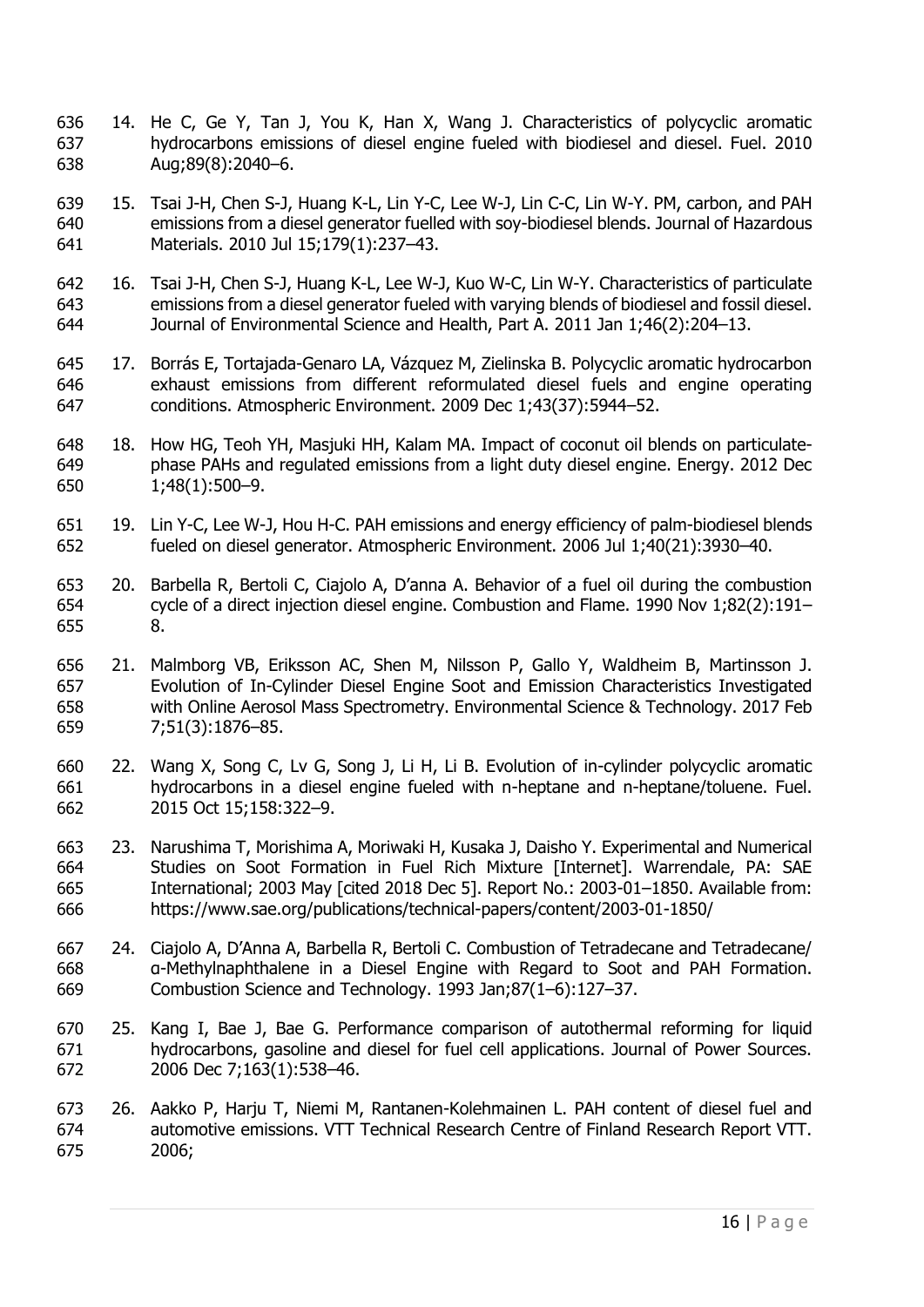- 27. Tree DR, Svensson KI. Soot processes in compression ignition engines. Progress in Energy and Combustion Science. 2007 Jun 1;33(3):272–309.
- 28. Talibi M, Hellier P, Balachandran R, Ladommatos N. Development of a fast-acting, time- resolved gas sampling system for combustion and fuels analysis. SAE International Journal of Engines. 2016;9(2):1102–1116.
- 29. US EPA. Compendium of Methods for the Determination of Toxic Organic Compounds in Ambient Air. Environmental Protection Agency, US Federal Register, Compendium Method TO-13A 1-42 [Internet]. 1999 [cited 2018 Apr 6]. Available from: https://www3.epa.gov/ttn/amtic/files/ambient/airtox/to-13arr.pdf
- 30. Dandajeh HA, Ladommatos N, Hellier P, Eveleigh A. Effects of unsaturation of C2 and C3 hydrocarbons on the formation of PAHs and on the toxicity of soot particles. Fuel. 2017 Apr 15;194:306–20.
- 31. Sánchez NE, Callejas A, Millera A, Bilbao R, Alzueta MU. Formation of PAH and soot during acetylene pyrolysis at different gas residence times and reaction temperatures. Energy. 2012 Jul 1;43(1):30–6.
- 32. Karavalakis G, Boutsika V, Stournas S, Bakeas E. Biodiesel emissions profile in modern diesel vehicles. Part 2: Effect of biodiesel origin on carbonyl, PAH, nitro-PAH and oxy-PAH emissions. Science of The Total Environment. 2011 Jan 15;409(4):738–47.
- 33. Karavalakis G, Bakeas E, Fontaras G, Stournas S. Effect of biodiesel origin on regulated and particle-bound PAH (polycyclic aromatic hydrocarbon) emissions from a Euro 4 passenger car. Energy. 2011 Aug 1;36(8):5328–37.
- 34. Dandajeh HA, Ladommatos N, Hellier P, Eveleigh A. Influence of carbon number of C1– C7 hydrocarbons on PAH formation. Fuel. 2018 Sep 15;228:140–51.
- 35. Park SS, Kim YJ, Kang CH. Atmospheric polycyclic aromatic hydrocarbons in Seoul, Korea. Atmospheric Environment. 2002 Jun 1;36(17):2917–24.
- 36. Kanaujia PK, Singh D, Tripathi D, Konathala LNSK, Saran S, Chauhan RK, Sharma YK, Garg MO. Characterization and Identification of Polycyclic Aromatic Hydrocarbons in Diesel Particulate Matter. Analytical Letters. 2015 Sep 22;48(14):2303–18.
- 37. Nisbet ICT, LaGoy PK. Toxic equivalency factors (TEFs) for polycyclic aromatic hydrocarbons (PAHs). Regulatory Toxicology and Pharmacology. 1992 Dec 1;16(3):290– 300.
- 38. Dec JE. Advanced compression-ignition engines—understanding the in-cylinder processes. Proceedings of the Combustion Institute. 2009;32(2):2727–42.
- 39. Indarto A, Ghigo G, Maranzana A, Tonachini G. Polycyclic aromatic hydrocarbon formation mechanism in the 'particle phase'. A theoretical study. Physical chemistry chemical physics : PCCP. 2010 Aug 28;12:9429–40.
- 40. Duggal VK, Priede T, Khan IM. A Study of Pollutant Formation within the Combustion Space of a Diesel Engine. SAE Transactions. 1978;87:987–1000.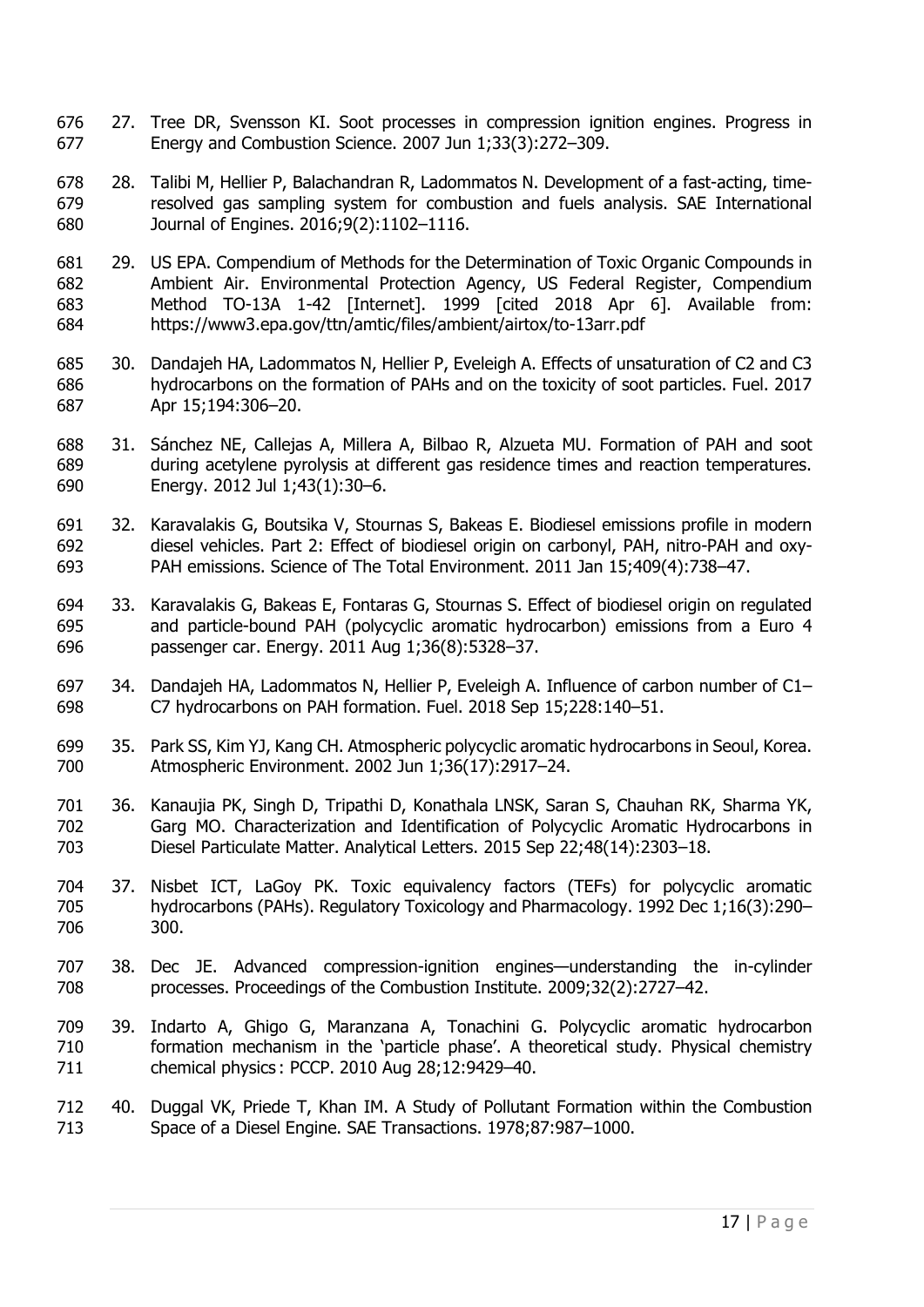- 41. Li Z, Song C, Song J, Lv G, Dong S, Zhao Z. Evolution of the nanostructure, fractal dimension and size of in-cylinder soot during diesel combustion process. Combustion and Flame. 2011 Aug 1;158(8):1624–30.
- 42. Aoyagi Y, Kamimoto T, Matsui Y, Matsuoka S. A Gas Sampling Study on the Formation Processes of Soot and NO in a DI Diesel Engine. SAE Transactions. 1980;89:1175–89.
- 719 43. Dec JE. A Conceptual Model of DI Diesel Combustion Based on Laser-Sheet Imaging\* [Internet]. Warrendale, PA: SAE International; 1997 Feb [cited 2018 Feb 19]. Report No.: 970873. Available from: http://papers.sae.org/970873/
- 44. Hiroyasu H, Arai M, Nakanishi K. Soot Formation and Oxidation in Diesel Engines. SAE Transactions. 1980;89:1148–62.
- 45. Talibi M. Co-combustion of diesel and gaseous fuels with exhaust emissions analysis and in-cylinder gas sampling [Internet] [Doctoral]. UCL (University College London); 2015 [cited 2019 May 1]. Available from: http://discovery.ucl.ac.uk/1471760/
- 46. Barbella R, Bertoli C, Ciajolo A, D'Anna A, Masi S. In-Cylinder Sampling of High Molecular weight Hydrocarbons From a D.I. Light Duty Diesel Engine. SAE Transactions. 1989;98:712–21.
- 47. Shukla B, Koshi M. A novel route for PAH growth in HACA based mechanisms. Combustion and Flame. 2012 Dec 1;159(12):3589–96.
- 48. Appel J, Bockhorn H, Frenklach M. Kinetic modeling of soot formation with detailed chemistry and physics: laminar premixed flames of C2 hydrocarbons. Combustion and Flame. 2000 Apr 1;121(1):122–36.
- 49. Shukla B, Koshi M. A highly efficient growth mechanism of polycyclic aromatic hydrocarbons. Physical Chemistry Chemical Physics. 2010;12(10):2427.
- 50. Belardini P, Bertoli C, Del Giacomo N, Iorio B. Soot formation and oxidation in a di diesel engine: A comparison between measurements and three dimensional computations. In: Fall Fuels and Lubricants Meeting and Exposition, October 18, 1993 - October 21, 1993. SAE International; 1993. (SAE Technical Papers).
- 51. Sung N, Lee S, Kim H, Kim B. A numerical study on soot formation and oxidation for a direct injection diesel engine. Proceedings of the Institution of Mechanical Engineers, Part D: Journal of Automobile Engineering. 2003 May 1;217(5):403–13.
- 52. Cheng X, Chen L, Yan F, Dong S. Study on soot formation characteristics in the diesel combustion process based on an improved detailed soot model. Energy Conversion and Management. 2013;75:1–10.
- 53. Xanthopoulou G. Oxide catalysts for pyrolysis of diesel fuel made by self-propagating high-temperature synthesis. Part I: cobalt-modified Mg–Al spinel catalysts. Applied Catalysis A: General. 1999 Jun 21;182(2):285–95.
- 54. Kim K-H, Jahan SA, Kabir E, Brown RJC. A review of airborne polycyclic aromatic hydrocarbons (PAHs) and their human health effects. Environment International. 2013 Oct;60:71–80.